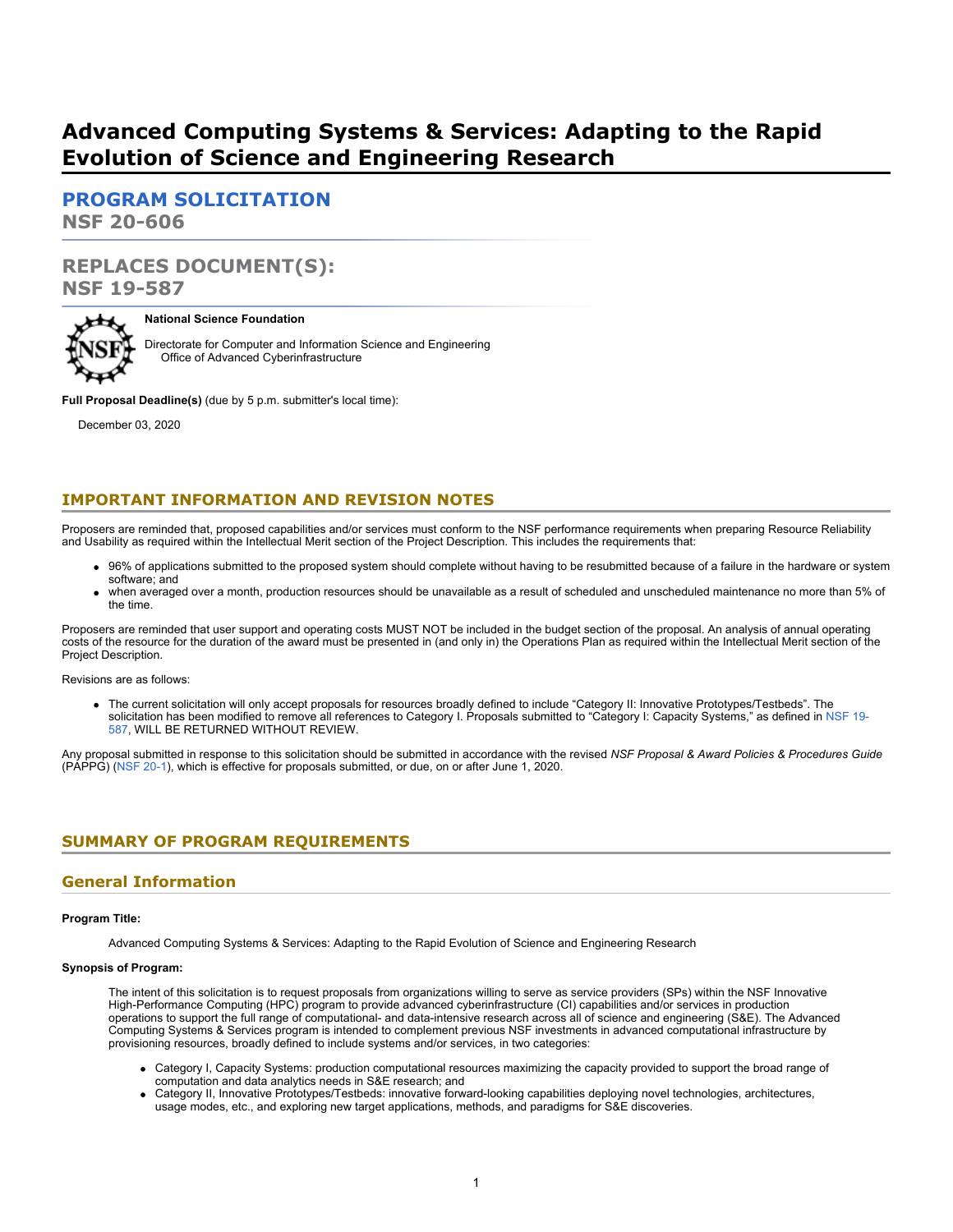### This solicitation welcomes **only Category II proposals**.

Resources supported through awards from this solicitation will be incorporated into and allocated as part of NSF's Innovative HPC program. This program complements investments in [leadership-class computing](https://www.nsf.gov/funding/pgm_summ.jsp?pims_id=503148) and funds a federation of nationally-available HPC resources that are technically diverse and intended to enable discoveries at a computational scale beyond the research of individual or regional institutions of higher education. NSF anticipates that at least 90% of the provisioned system or services will be available to the S&E community through an open peer-reviewed national allocation process and be supported by community and other support services [such as those currently supported through eXtreme Science and Engineering Discovery Environment (XSEDE) 2.0 project-managed allocations recommended by the XSEDE Resource Allocation Committee (XRAC), and other activities intended to foster efficient coordination across resources], or an NSFapproved alternative that may emerge. If this is not feasible for the proposed system/services, proposers must clearly explain in detail why this is the case and how they intend to make the proposed system/services available to the national S&E community.

### **Cognizant Program Officer(s):**

*Please note that the following information is current at the time of publishing. See program website for any updates to the points of contact.*

- Robert Chadduck, Program Director, CISE/OAC, telephone: (703) 292-8970, email: [rchadduc@nsf.gov](mailto:rchadduc@nsf.gov)
- Alejandro Suarez, Associate Program Director, CISE/OAC, telephone: (703) 292-7092, email: [alsuarez@nsf.gov](mailto:alsuarez@nsf.gov)
- Edward Walker, Program Director, CISE/OAC, telephone: (703) 292-4863, email: [edwalker@nsf.gov](mailto:edwalker@nsf.gov)

#### **Applicable Catalog of Federal Domestic Assistance (CFDA) Number(s):**

47.070 --- Computer and Information Science and Engineering

### **Award Information**

### **Anticipated Type of Award:**

Cooperative Agreement

### **Estimated Number of Awards:** 2

The length of the award may vary depending on the type of resource funded. However, in most cases, it is expected to be up to 5 years. The details are described in the section entitled Program Requirements and should be carefully considered.

### **Anticipated Funding Amount:** \$5,000,000

per award. A total of \$10,000,000 is available for this solicitation, subject to the availability of funds. It is anticipated that 1-2 awards will be made at up to \$5,000,000 per award for up to five years.

User support and operating costs are expected to be up to 20% of the acquisition cost per year for each deployed system/service for up to five years. Should the proposed system/service require additional user and operating funds, an additional 5% may be requested along with **very strong justification for the request**. These costs will be provided as a separate supplement to the awarded cooperative agreement. Proposals should provide an analysis of the projected annual operating costs of the proposed system/service for a period of up to five years.

There is a possibility of a renewal award contingent upon availability of funds and the successful evaluation of the service provider's performance as well as NSF merit review of the renewal proposal. During annual reviews, the service provider's achievements and future plans will be comprehensively evaluated according to the criteria defined in the initial award, associated metrics, and other relevant criteria. Contingent on a successful third-year review, a service provider may be invited by NSF to submit a renewal proposal in Category II for up to five years commencing at the beginning of the fifth year of the original award.

### **Eligibility Information**

#### **Who May Submit Proposals:**

Proposals may only be submitted by the following:

- Institutions of Higher Education (IHEs) Two- and four-year IHEs (including community colleges) accredited in, and having a campus located in the US, acting on behalf of their faculty members. Special Instructions for International Branch Campuses of US IHEs: If the proposal includes funding to be provided to an international branch campus of a US institution of higher education (including through use of subawards and consultant arrangements), the proposer must explain the benefit(s) to the project of performance at the international branch campus, and justify why the project activities cannot be performed at the US campus.
- Other Federal Agencies and Federally Funded Research and Development Centers (FFRDCs): Contact the appropriate program before preparing a proposal for submission.

### **Who May Serve as PI:**

No specific eligibility description

#### **Limit on Number of Proposals per Organization:** 1

An organization may submit only one proposal but may be a subawardee on other proposals responding to this solicitation. The restriction to no more than one submitted proposal as lead organization is to help ensure that there is appropriate organizational commitment necessary for responsible oversight, by the potential awardee organization, of a national resource.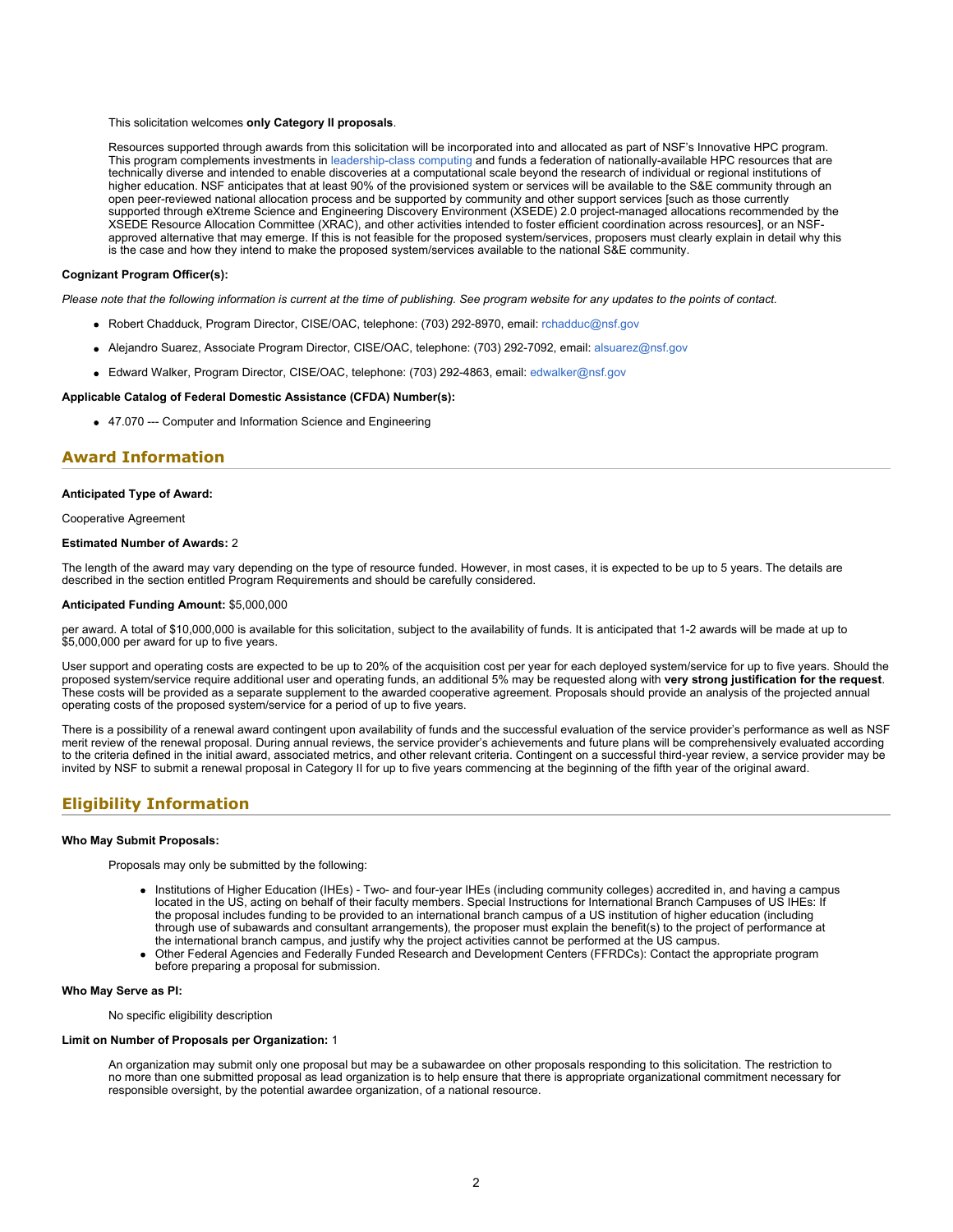Collaborative projects may **only** be submitted as a single proposal in which a single award is being requested ([PAPPG Chapter II.D.3.a](https://www.nsf.gov/publications/pub_summ.jsp?ods_key=pappg)). The involvement of partner organizations should be supported through subawards administered by the submitting organization.

**These eligibility constraints will be strictly enforced in order to treat everyone fairly and consistently**. In the event that an organization exceeds this limit, the proposal received within the limit will be accepted based on the earliest date and time of proposal submission (i.e., the first proposal received will be accepted and the remainder will be returned without review). **No exceptions will be made.**

### **Limit on Number of Proposals per PI or Co-PI:** 1

An individual may be the PI or co-PI on no more than one proposal that responds to this solicitation. There is no limit on the number of proposals with which an individual may be associated in other capacities, such as senior personnel.

**These eligibility constraints will be strictly enforced in order to treat everyone fairly and consistently**. In the event that an individual exceeds this limit, the proposal received within the limit will be accepted based on the earliest date and time of proposal submission (i.e., the first proposal received will be accepted and the remainder will be returned without review). **No exceptions will be made.**

### **Proposal Preparation and Submission Instructions**

### **A. Proposal Preparation Instructions**

- **Letters of Intent:** Not required
- **Preliminary Proposal Submission:** Not required
- **Full Proposals:**
	- Full Proposals submitted via FastLane: *NSF Proposal and Award Policies and Procedures Guide* (PAPPG) guidelines apply. The complete
	- text of the PAPPG is available electronically on the NSF website at: [https://www.nsf.gov/publications/pub\\_summ.jsp?ods\\_key=pappg](https://www.nsf.gov/publications/pub_summ.jsp?ods_key=pappg).
	- Full Proposals submitted via Grants.gov: *NSF Grants.gov Application Guide: A Guide for the Preparation and Submission of NSF Applications via Grants.gov* guidelines apply (Note: The *NSF Grants.gov Application Guide* is available on the Grants.gov website and on the NSF website at: [https://www.nsf.gov/publications/pub\\_summ.jsp?ods\\_key=grantsgovguide](https://www.nsf.gov/publications/pub_summ.jsp?ods_key=grantsgovguide)).

### **B. Budgetary Information**

**Cost Sharing Requirements:**

Inclusion of voluntary committed cost sharing is prohibited.

**Indirect Cost (F&A) Limitations:**

Not Applicable

**Other Budgetary Limitations:**

Other budgetary limitations apply. Please see the full text of this solicitation for further information.

### **C. Due Dates**

**Full Proposal Deadline(s)** (due by 5 p.m. submitter's local time):

December 03, 2020

### **Proposal Review Information Criteria**

### **Merit Review Criteria:**

National Science Board approved criteria. Additional merit review criteria apply. Please see the full text of this solicitation for further information.

### **Award Administration Information**

### **Award Conditions:**

Additional award conditions apply. Please see the full text of this solicitation for further information.

### **Reporting Requirements:**

Additional reporting requirements apply. Please see the full text of this solicitation for further information.

### <span id="page-2-0"></span>**TABLE OF CONTENTS**

**[Summary of Program Requirements](#page-0-0)**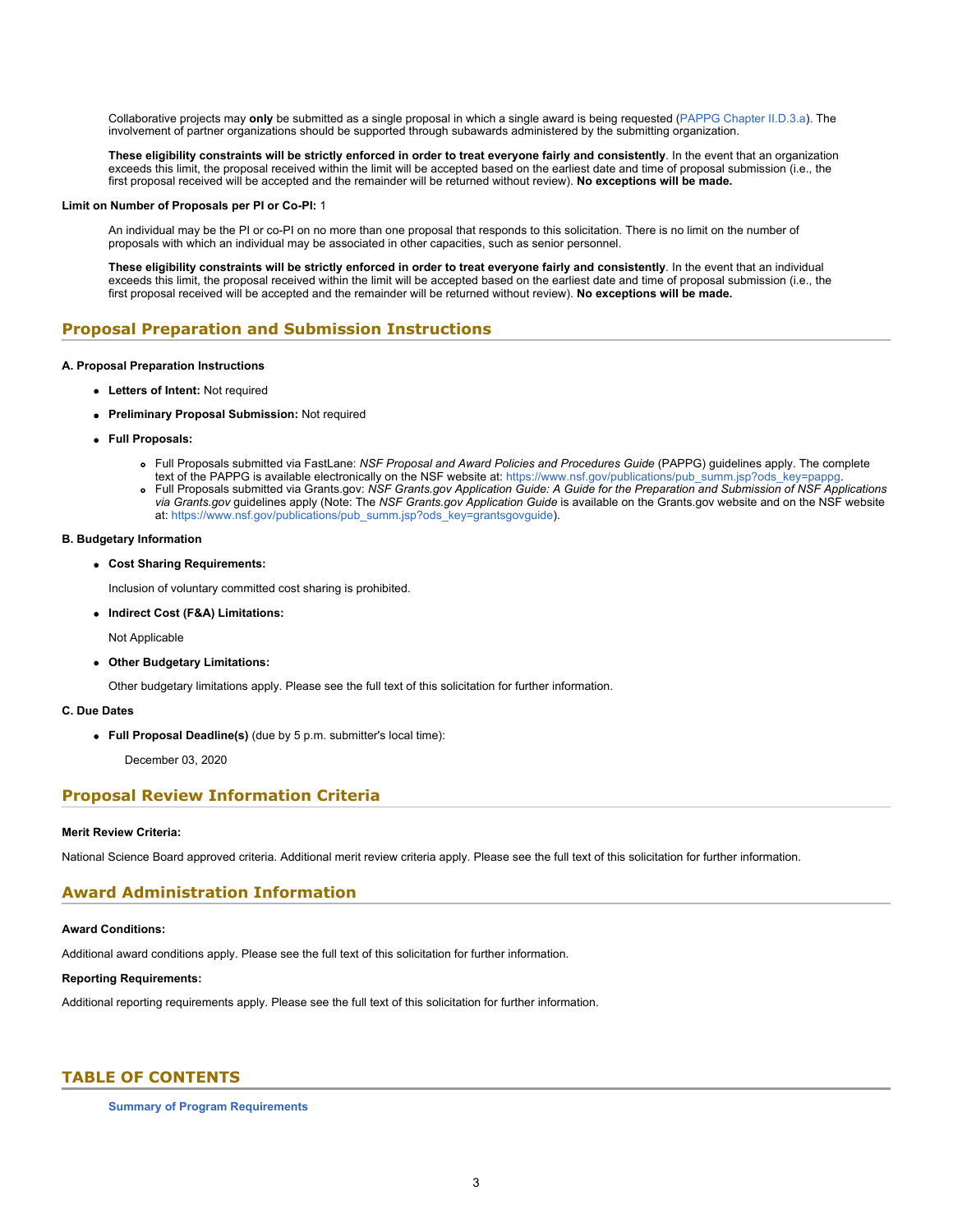- I. **[Introduction](#page-3-0)**
- II. **[Program Description](#page-3-1)**
- III. **[Award Information](#page-4-0)**
- IV. **[Eligibility Information](#page-5-0)**
- V. **[Proposal Preparation and Submission Instructions](#page-5-1)**
	- A. [Proposal Preparation Instructions](#page-5-1)
		- B. [Budgetary Information](#page-8-0)
		- C. [Due Dates](#page-9-0)
	- D. [FastLane/Research.gov/Grants.gov Requirements](#page-9-1)
- VI. **[NSF Proposal Processing and Review Procedures](#page-9-2)**
	- A. [Merit Review Principles and Criteria](#page-10-0)
		- B. [Review and Selection Process](#page-11-0)
- VII. **[Award Administration Information](#page-11-1)**
	- A. [Notification of the Award](#page-11-2)
	- B. [Award Conditions](#page-11-3)
	- C. [Reporting Requirements](#page-12-0)
- VIII. **[Agency Contacts](#page-12-1)**
- IX. **[Other Information](#page-12-2)**

# <span id="page-3-0"></span>**I. INTRODUCTION**

Today's research discoveries at the confluence of theoretical, experimental and computational S&E are enabled by the continuing availability of an ecosystem of advanced computational resources. For nearly four decades, NSF has effectively supported the broad availability and innovative use of a diverse set of computational resources to accelerate fundamental advances in S&E. These investments have spanned discipline-specific instruments and facilities; computational systems of varying capabilities and architectures optimized for different applications; virtual organizations for allocating resources and interfacing with users; human expertise in using, developing, deploying and operating resources; and the network backbone that connects and provides access to these resources.

With wide adoption of new modalities of scientific and engineering discovery, the demand for CI capabilities and services has increased significantly over the past two decades – both in terms of the range of capabilities and overall capacity. This demand has been satisfied by increasingly powerful device technologies following "Moore's Law" as well as by continually evolving processor architecture, memory, interconnect, and input/output (I/O) technologies. Concurrently, S&E researchers explore new methods and algorithms, while constantly adapting to rapid technological evolution, in pursuing transformational discoveries across all of S&E.

NSF supports several computational systems delivering peak performance in the multiple petaflops range, matched with comparable data capabilities, to enable a broad range of S&E research applications. In addition, NSF also supports high-throughput computational needs for thousands of researchers across the S&E research community annually. S&E research and education enabled by state-of-the-art CI capabilities and services have a direct bearing on our Nation's competitiveness, security, prosperity, national health, and welfare. Thus, investments in advanced CI capabilities and services have long-term impact on basic research problems of national importance, supporting a wide range of S&E applications and workflows including: researchers developing multiscale models to better understand fundamental biological processes to improve our nation's health; particle physicists investigating the basic building blocks of matter to enhance our fundamental understanding of the natural world and universe; and aerospace engineers exploring aeroacoustics, structural and aerodynamic simulations to invent new products in the global innovation economy. These and other applications and workflows support and further NSF's mission to nurture our Nation's future generations of scientific discoverers and inventors.

In recognition of the strategic importance of computational scientific research and the CI on which many areas of S&E research depends, the 2018 NSF-funded workshop [Rethinking NSF's Computational Ecosystem for 21st Century Science and Engineering](https://www.nsf.gov/cgi-bin/goodbye?https://uiowa.edu/nsfcyberinfrastructure/) found that the continued evolution of the NSF CI ecosystem must be shaped by the dramatic increase in the number and nature of S&E research applications in recent years, the growing demands for CI capacity, as well as for different types of resources exploiting new technologies, data locality, and/or new usage modes (e.g., interactive, on-demand, and elastic). Dramatic changes in the landscape of technologies, resources, and delivery mechanisms must be explored. Avenues for future investigation include unprecedented computational and data processing capabilities at all scales; increasingly available capabilities at the network edge; growing roles of distributed and campus CI as a key enabler of all S&E research; and the proliferation of commercial cloud services (and the novel technologies and usage modes that they provide), which are playing an increasingly important and complementary role in supporting S&E applications and workflows.

The intent of this solicitation is to request proposals to provide advanced CI capabilities and/or services to support the full range of computational- and dataintensive research across all of S&E. NSF strongly urges the community to think broadly, including such considerations as ease of access to proposed systems/services by new communities in S&E; new capabilities that will enable new methods and paradigms for S&E discoveries; and opportunities for leveraging the increasing availability and capabilities at the network edge (including campuses) and via commercial cloud services.

A successful proposal must clearly demonstrate how the proposed resource will support transformative discoveries in S&E. This may be done through a combination of analytical models projecting the anticipated performance of the proposed resource, appropriate benchmark results, and compelling empirical evidence validating that the resource will be a valuable scientific instrument for S&E discovery.

In the following descriptions, the term "system" is intended to refer to the entire resource being proposed. Also, the term "resource" is used broadly to also include systems and/or services.

# <span id="page-3-1"></span>**II. PROGRAM DESCRIPTION**

The intent of this solicitation is to request proposals from organizations willing to serve as service providers (SPs) within the NSF Innovative HPC program to provide advanced CI capabilities and/or services in production operation to support the full range of computational- and data-intensive research across all of S&E.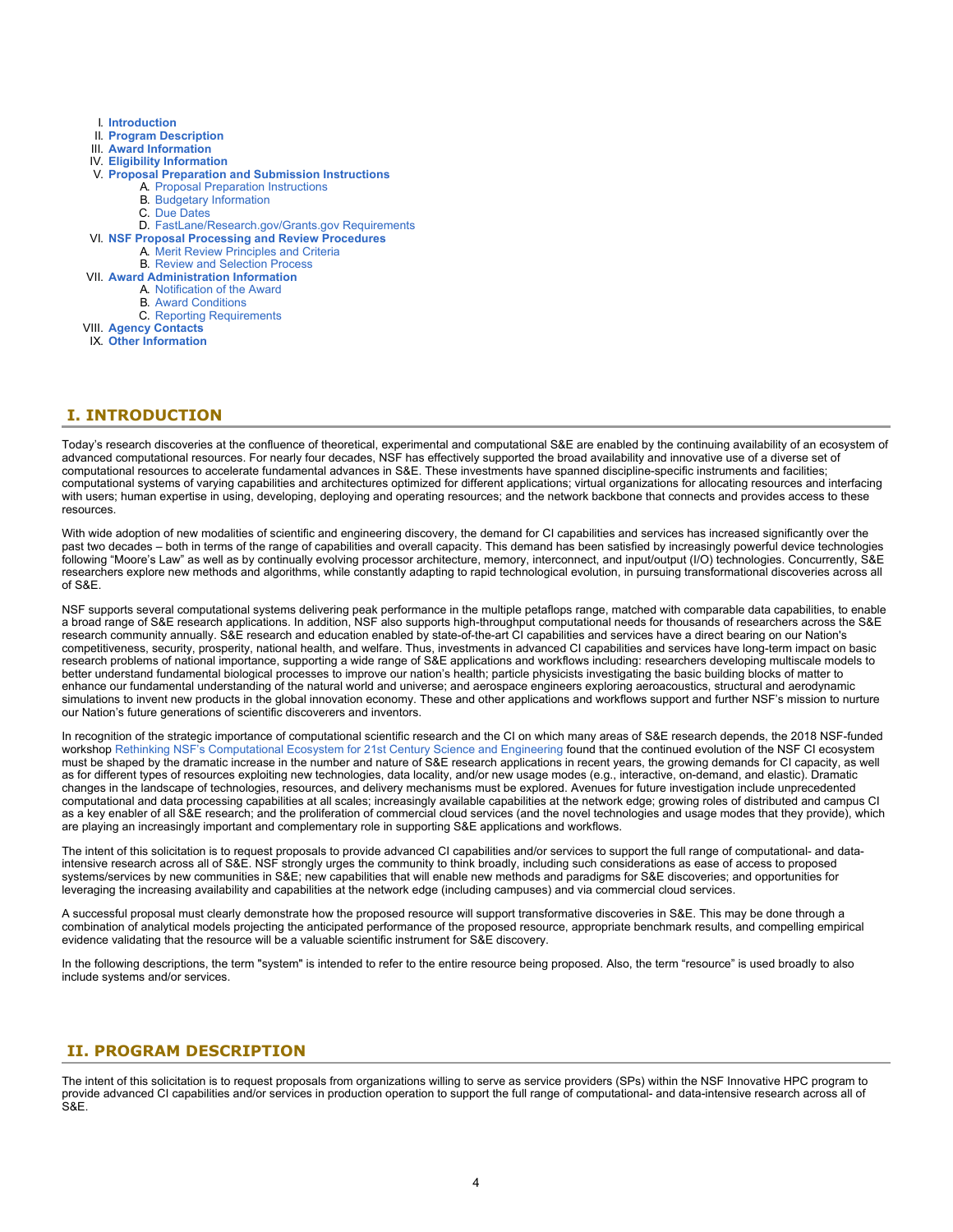To increase the Nation's capacity for transformative S&E discoveries, NSF is interested in continuing to diversify and evolve its portfolio to take advantage of new technologies and services that include capabilities addressing emerging computational- and data-intensive S&E research topics, workflows, and communities, while expanding opportunities for participation by a broader range of potential SPs.

This competition emphasizes the provisioning of an ecosystem of advanced computational resources and services that is responsive to the dramatic [increase in](https://www.nsf.gov/cgi-bin/goodbye?https://arxiv.org/pdf/1801.04306.pdf) [the number and nature of applications using NSF-funded resources](https://www.nsf.gov/cgi-bin/goodbye?https://arxiv.org/pdf/1801.04306.pdf). Proposals are requested for advanced CI that will deploy capabilities and services, including composable services, to address the increase in demand for computation and data analytics resources in the S&E research community, as well as explore novel paradigms for enabling transformative S&E discoveries.

This solicitation explicitly focuses on the growing scale and diversity of the S&E community, the changing nature of S&E research requirements, as well as the rapidly evolving CI landscape, with the overarching goal of supporting transformational S&E discoveries.

An important aspect of the current solicitation is that funded projects must provide CI capabilities and/or services that demonstrate high degrees of stability and usability during the period of production operations available to the S&E community. NSF strongly urges the community to consider expanding the range of possibilities in enabling S&E communities to leverage the power of computation for transformative research, and to think broadly about the nature and composition of the CI ecosystem. Such consideration may include, but is not limited to, ease of access to proposed systems/services by new S&E communities; new capabilities that will open up new methods and paradigms for S&E discoveries; federated approaches with opportunities for leveraging the increasing availability and capabilities at the network edge (including campuses); and composable services provisioning virtualized on-premise computing infrastructure and commercial cloud services.

The current solicitation is intended to complement previous NSF investments in advanced computational infrastructure through provisioning resources in Category II as described below.

### **Category II – Innovative Prototypes/Testbeds**

Resources proposed in this category will be initially deployed as a prototype/testbed system supporting S&E research through delivery of novel forward-looking capabilities and services. Resources proposed in this category can represent the deployment of new technologies, system architectures, or usage modalities at scale, with plans for developing a national S&E user community that will benefit from the proposed capabilities. Proposed systems could include novel processor architectures supporting artificial intelligence applications, distributed systems leveraging edge devices, domain-specific architectures and technologies, such as but not exclusively, reconfigurable and/or software defined systems, systems designed for streaming data and/or real-time processing, etc.

Proposers must clearly define the target classes of S&E applications that will be enabled, as well as a clear plan for ensuring the widespread adoption by these classes of applications on the proposed capabilities and/or services. While the resources in this category may initially include prototypes/experimental testbeds, proposers are expected to present a clear near-term plan for transitioning to high-availability production services broadly available and allocatable to the S&E community through open peer-reviewed processes during the final 24 months of the project award period. It is also expected that the initially-deployed prototype/testbed will include active engagements with S&E researchers, and these engagements will be reviewed by NSF in its evaluation of the system. Clear science impact metrics for measuring the performance of the proposed system are required.

Competitive proposals in Category II must address the following requirements in the Project Description:

- A clear plan for provisioning innovative computational and data analysis capabilities or services that will enable new methods and paradigms in support of transformational S&E discoveries;
- A compelling description of how the proposed capabilities or services will address future demand for computation and data analytics capabilities [see the XD Metrics Service (XMS) [Workload study](https://www.nsf.gov/cgi-bin/goodbye?http://arxiv.org/abs/1801.04306)] in S&E research;
- A persuasive set of S&E use cases, including quantitative analysis through benchmarks, that clearly motivate how the resource will expand the range of S&E applications that can be currently tackled using existing NSF-funded Innovative HPC resources;
- A forward-looking plan for engagement where appropriate with other NSF-supported efforts in advanced CI, such as with domain-specific centers housing software, sensors, or instrument data, to enable new advances in S&E research;
- A clearly defined set of target S&E application classes that will be enabled, as well as a clear plan for ensuring the widespread adoption by these classes of applications on the proposed capabilities and/or services;
- A clear plan of operations for the project duration, with a detailed set of engagement activities with the S&E research community, to optimize the use of the resource, facilitate application and user transition during the initially-deployed prototype/testbed system phase, and ensure that the resource evolves to a high-availability production utility for a national community of S&E users;
- A detailed risk-mitigated deployment plan to ensure that the proposed resource will evolve to high-availability production services broadly available for allocation to the open S&E research community in the final 24 months of the award period; and
- A comprehensive set of system-level performance and reliability metrics that will be used by NSF for acceptance of the resource or service.

The project duration will depend on the nature of the resource to be deployed. Resources may be deployed in one step near the beginning of the award period, or progressively in a series of steps or phases during the award period.

Awards anticipate that, in the final 24 months of the award period, at least 90% of the provisioned system or services will be available to the S&E community. Such availability is expected to be through an open peer-reviewed national allocation process and be supported by community and other support services [such as those currently supported through eXtreme Science and Engineering Discovery Environment (XSEDE) 2.0 project-managed allocations recommended by the XSEDE Resource Allocation Committee (XRAC), and other activities intended to foster efficient coordination across resources], or an NSF-approved alternative that may emerge. If this is not feasible for the proposed system/services, proposers must clearly explain in detail why this is the case and how they intend to make the proposed system/services available to the national S&E community.

User support and operating costs are expected to be up to 20% of the acquisition cost per year for up to five years for each deployed system/service. Should the proposed system/service require additional user and operating funds, an additional 5% may be requested along with **very strong justification for the request**. These costs will be provided as a separate supplement to the awarded cooperative agreement. Proposals should provide an analysis of the projected annual operating costs of the proposed system/service for a period of up to five years.

Detailed information on the proposal format is provided in Section V. *Proposal Preparation and Submission Instructions*.

### <span id="page-4-0"></span>**III. AWARD INFORMATION**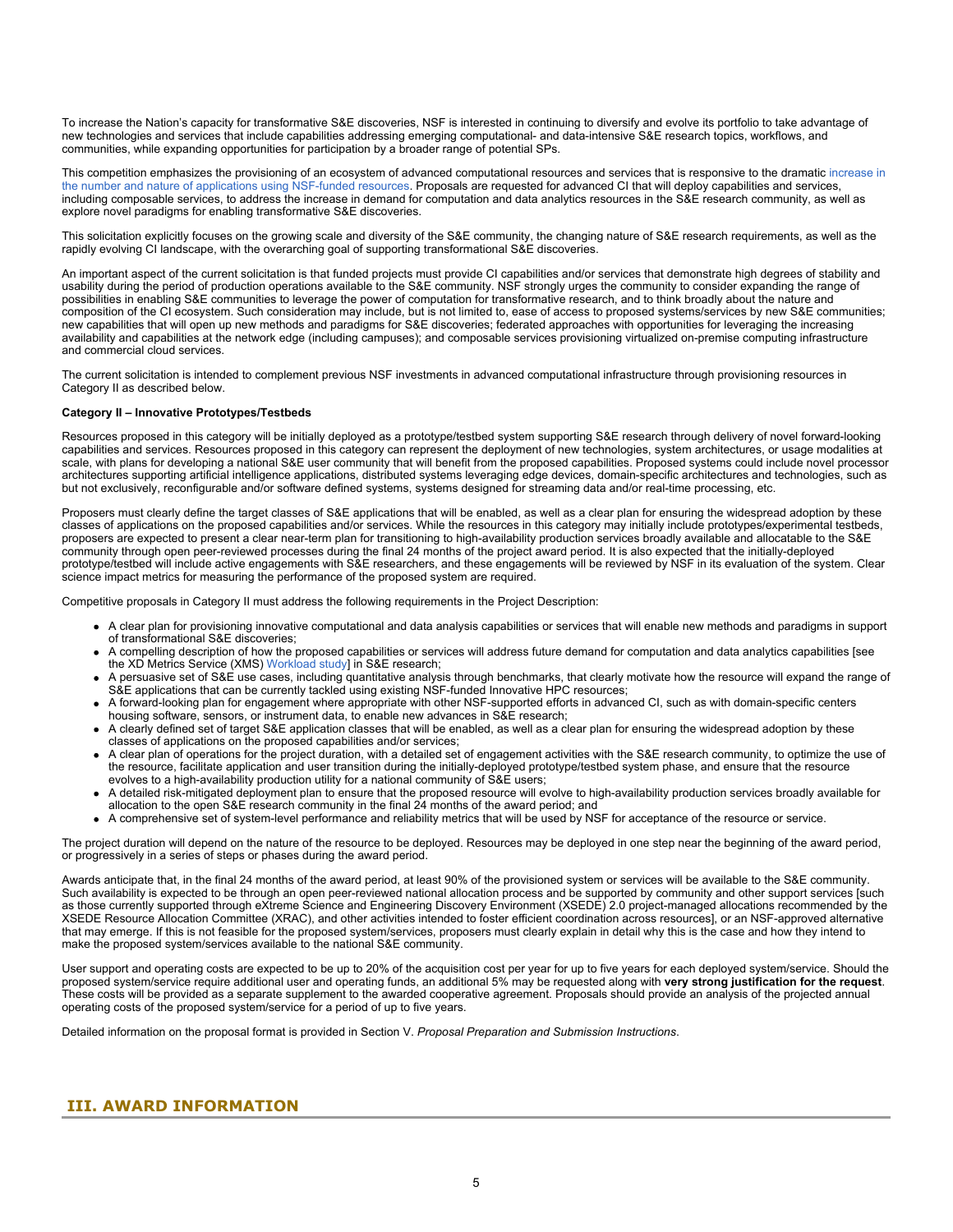**Anticipated Funding Amount:** up to \$5,000,000 per award for up to 5 years.

**Anticipated Funding Amount:** A total of \$10,000,000 is available for this solicitation, subject to availability of funds. It is anticipated that 1-2 awards will be made in Category II at up to \$5,000,000 per award for up to five years.

# <span id="page-5-0"></span>**IV. ELIGIBILITY INFORMATION**

### **Who May Submit Proposals:**

Proposals may only be submitted by the following:

- Institutions of Higher Education (IHEs) Two- and four-year IHEs (including community colleges) accredited in, and having a campus located in the US, acting on behalf of their faculty members. Special Instructions for International Branch Campuses of US IHEs: If the proposal includes funding to be provided to an international branch campus of a US institution of higher education (including through use of subawards and consultant arrangements), the proposer must explain the benefit(s) to the project of performance at the international branch campus, and justify why the project activities cannot be performed at the US campus.
- Other Federal Agencies and Federally Funded Research and Development Centers (FFRDCs): Contact the appropriate program before preparing a proposal for submission.

### **Who May Serve as PI:**

No specific eligibility description

### **Limit on Number of Proposals per Organization:** 1

An organization may submit only one proposal but may be a subawardee on other proposals responding to this solicitation. The restriction to no more than one submitted proposal as lead organization is to help ensure that there is appropriate organizational commitment necessary for responsible oversight, by the potential awardee organization, of a national resource.

Collaborative projects may **only** be submitted as a single proposal in which a single award is being requested ([PAPPG Chapter II.D.3.a](https://www.nsf.gov/publications/pub_summ.jsp?ods_key=pappg)). The involvement of partner organizations should be supported through subawards administered by the submitting organization.

**These eligibility constraints will be strictly enforced in order to treat everyone fairly and consistently**. In the event that an organization exceeds this limit, the proposal received within the limit will be accepted based on the earliest date and time of proposal submission (i.e., the first proposal received will be accepted and the remainder will be returned without review). **No exceptions will be made.**

#### **Limit on Number of Proposals per PI or Co-PI:** 1

An individual may be the PI or co-PI on no more than one proposal that responds to this solicitation. There is no limit on the number of proposals with which an individual may be associated in other capacities, such as senior personnel.

**These eligibility constraints will be strictly enforced in order to treat everyone fairly and consistently**. In the event that an individual exceeds this limit, the proposal received within the limit will be accepted based on the earliest date and time of proposal submission (i.e., the first proposal received will be accepted and the remainder will be returned without review). **No exceptions will be made.**

### **Additional Eligibility Info:**

It is recognized that FFRDCs may be positioned to make unique contributions to the Innovative HPC systems environment important to academic researchers. Hence, for the purposes of this solicitation, NSF will consider acquiring and deploying HPC systems at FFRDC sites. However, proposing organizations must assure that open access to the deployed HPC systems or services will be provided to researchers from the broad range of S&E fields supported by NSF.

### <span id="page-5-1"></span>**V. PROPOSAL PREPARATION AND SUBMISSION INSTRUCTIONS**

### **A. Proposal Preparation Instructions**

**Full Proposal Preparation Instructions**: Proposers may opt to submit proposals in response to this Program Solicitation via Grants.gov or via the NSF FastLane system.

- Full proposals submitted via FastLane: Proposals submitted in response to this program solicitation should be prepared and submitted in accordance with the general guidelines contained in the *NSF Proposal & Award Policies & Procedures Guide* (PAPPG). The complete text of the PAPPG is available electronically on the NSF website at: [https://www.nsf.gov/publications/pub\\_summ.jsp?ods\\_key=pappg](https://www.nsf.gov/publications/pub_summ.jsp?ods_key=pappg). Paper copies of the PAPPG may be obtained from the NSF Publications Clearinghouse, telephone (703) 292-8569 or by e-mail from [nsfpubs@nsf.gov](mailto:nsfpubs@nsf.gov). Proposers are reminded to identify this program solicitation number in the program solicitation block on the NSF Cover Sheet For Proposal to the National Science Foundation. Compliance with this requirement is critical to determining the relevant proposal processing guidelines. Failure to submit this information may delay processing.
- Full proposals submitted via Grants.gov: Proposals submitted in response to this program solicitation via Grants.gov should be prepared and submitted in accordance with the *NSF Grants.gov Application Guide: A Guide for the Preparation and Submission of NSF Applications via Grants.gov*. The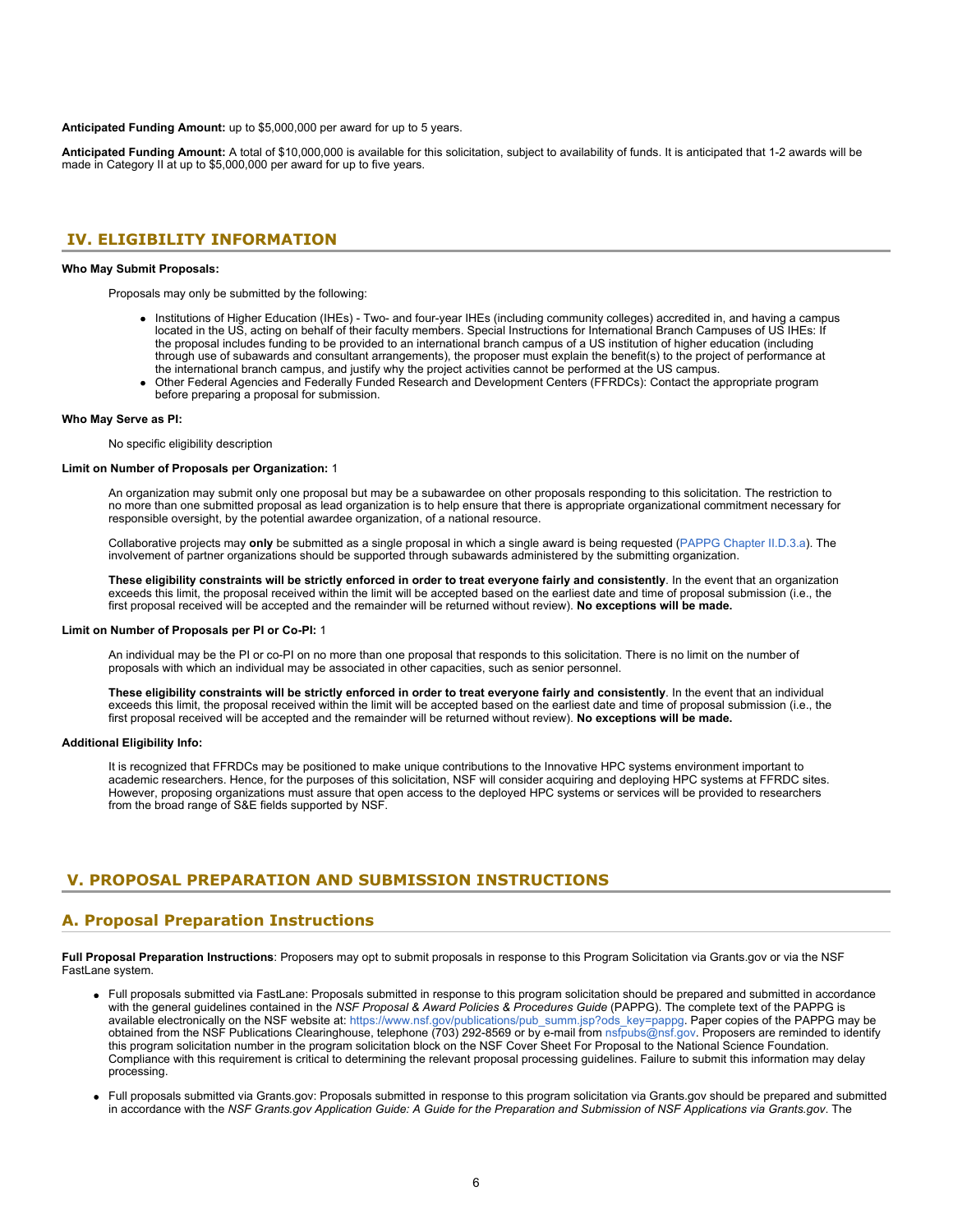complete text of the *NSF Grants.gov Application Guide* is available on the Grants.gov website and on the NSF website at: [\(https://www.nsf.gov/publications/pub\\_summ.jsp?ods\\_key=grantsgovguide](https://www.nsf.gov/publications/pub_summ.jsp?ods_key=grantsgovguide)). To obtain copies of the Application Guide and Application Forms Package, click on the Apply tab on the Grants.gov site, then click on the Apply Step 1: Download a Grant Application Package and Application Instructions link and enter the funding opportunity number, (the program solicitation number without the NSF prefix) and press the Download Package button. Paper copies of the Grants.gov Application Guide also may be obtained from the NSF Publications Clearinghouse, telephone (703) 292-8569 or by e-mail from [nsfpubs@nsf.gov](mailto:nsfpubs@nsf.gov).

See PAPPG Chapter II.C.2 for guidance on the required sections of a full research proposal submitted to NSF. Please note that the proposal preparation instructions provided in this program solicitation may deviate from the PAPPG instructions.

### **The following provides additional guidance beyond that contained in the PAPPG or NSF Grants.gov Application Guide.**

Proposal titles must begin with "Category II:" followed by the title of the proposal.

During completion of the proposal **Cover Sheet** (See [PAPPG Chapter II.C.2.a](https://www.nsf.gov/pubs/policydocs/pappg20_1/pappg_2.jsp#IIC2a)), the PI will be prompted to select the applicable response that describes the nature and type of proposal being developed. For this solicitation, please choose Research.

Only personnel directly connected to the project should be listed as **collaborators**.

Collaborative efforts may **only** be submitted as a single proposal (See [PAPPG Chapter II.D.3.a](https://www.nsf.gov/publications/pub_summ.jsp?ods_key=pappg)), in which a single award is being requested. The involvement of partner organizations should be supported through subawards administered by the proposing Service Provider organization.

The page limit for the **Project Description** section of the proposal is **30 pages**.

**In addition to the instructions described in the PAPPG or NSF Grants.gov Application Guide, the Project Description must include the following sections:**

- **Intellectual Merit:**
	- **Resource Specification**;
	- **S&E Application Performance**;
	- **Resource Reliability and Usability**;
	- **Project Management and Risk Mitigation**;
	- **Data Infrastructure**;  $\bullet$
	- **Security**;  $\bullet$
	- **Operations Plan**; and

**Broader Impacts.**

Information to be provided in each of these sections is described below.

#### **Resource Specification**

Proposals must describe the detailed architecture of the resource to be provisioned. This must include a detailed description of any aspects of the proposed resource that are likely to influence the performance of the S&E applications expected to use the resource and/or what unique/novel features will be addressed in its architecture. The resource description should also include a combination of how it will interact with other CI components; attract new user communities; introduce new methods/paradigms; and/or catalyze new scientific opportunities.

Resource descriptions should identify how the proposed resource will complement and extend the current NSF-funded Innovative HPC program ecosystem, highlight components unique to the proposed resource, and describe how the innovative capabilities will be integrated into existing CI supporting S&E research. Proposers should pay particular attention to the issues elaborated earlier as to how the resource will complement and leverage existing NSF-provisioned capabilities.

Resource descriptions should outline any anticipated challenges/risks associated with the proposed resource.

In instances when the proposed resource includes *services*, a detailed description of the supporting services architecture is required. This description must include a specification of the services enabled which can include, for example, the following service types:

- infrastructure (provisioning of processing, storage, networking, and/or other fundamental computing capabilities);
- platform (services-enabled deployment of applications created using programming languages, libraries, services, and/or tools); and/or
- hosted applications exercising the services environment.

The resource description must also include descriptions of service level agreements (SLA) in measurable and verifiable terms. These can include, for example, the following:

- reliability, availability, and usability operating targets (with consideration for planned and unplanned services "downtime");
- compliance with the policies and other requirements, including with respect to maintenance of cybersecurity, privacy, confidentiality, intellectual property, location of data and/or computations, disclosure/access, and/or disposition (including potentially appropriate deletion/retention) of all processed data and/or computations, etc.;
- performance targets with relevant metrics (such as, for example, response time, time to issue resolution/mitigation, service performance monitoring, as well as plans for timely notification of proposing organization of changes in supporting services that may affect services delivery and/or resource operations, and mitigation of failures of services to meet specified levels of performance, etc.); and
- assurance quality for services management and data practices.

In instances when the proposed resource includes *acquisition of hardware resources*, the resource description should include details of the resource to be deployed. Relevant parameters to be considered may vary with the nature of the proposed resource but could include, for example, total number of processors, architecture(s) of the nodes that make up the underlying resource, speed and architecture of individual processors, number of processors sharing the same access to memory, amount of memory, size and number of caches, inter-processor and inter-node bandwidth and latency, communications topology, amount of secondary storage, middleware, tools or application software stacks, visualization capabilities, I/O sub-system, file system(s), operating system(s), compiler(s), debugging tools, performance measurement tools, system administration tools, and modes of parallelism available to users.

The descriptions should further highlight system attributes and components constituting the proposed innovative capabilities, including compute nodes, local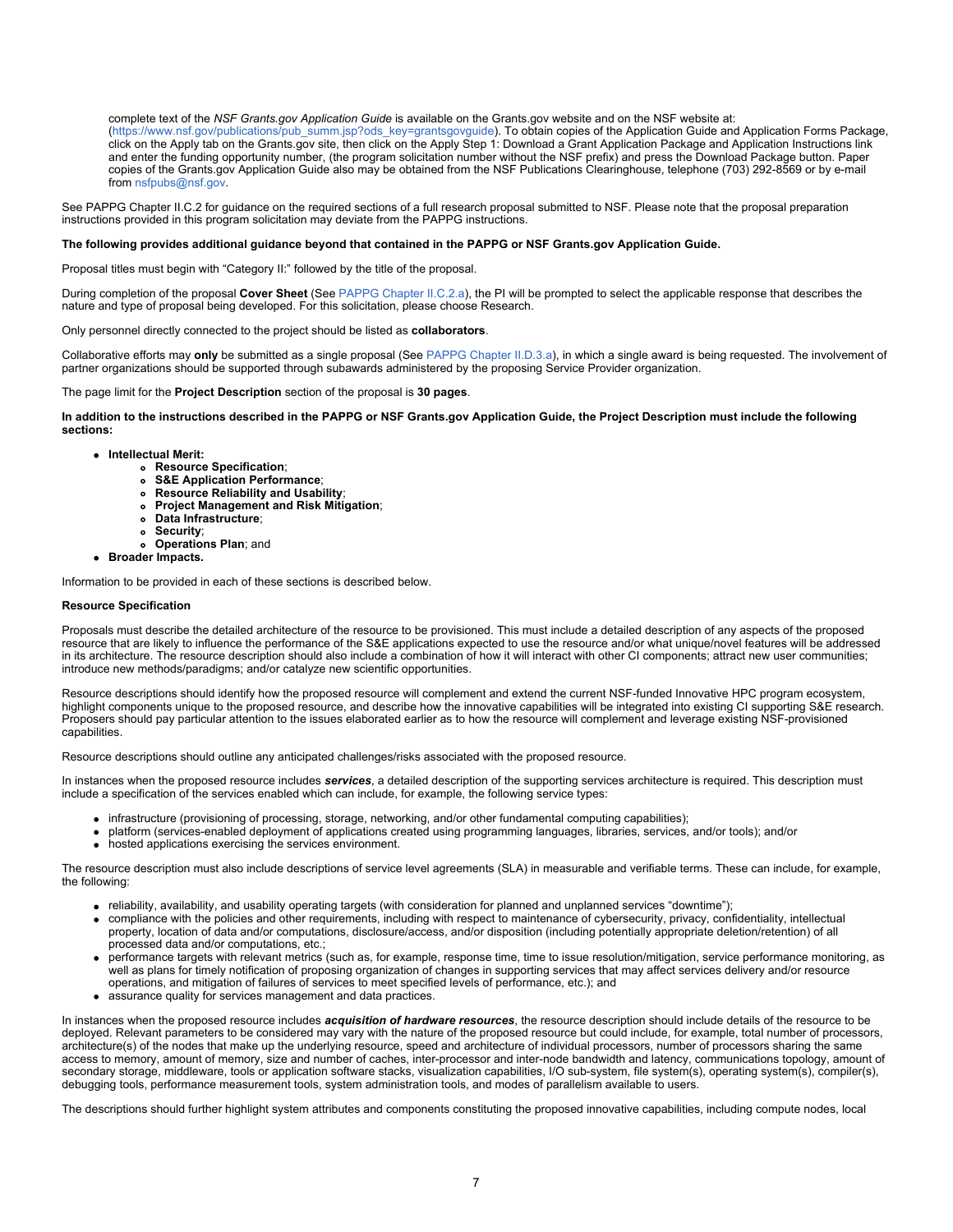disk, data management, any visualization capabilities, middleware, tools, hardware or software support for measuring application and system performance, including I/O, or application software stacks, whether vendor-supplied or open.

### **S&E Application Performance**

Proposals must describe the types of S&E research challenges that motivate the detailed resource design. This description must include the expected impact of the resource to S&E research; the S&E research challenges that motivate the selection for the innovative capabilities; and the expected impact of the specific new innovative capabilities of the resource.

Proposals must describe in detail how the resource will integrate with current NSF-funded Innovative HPC program services and how it will bring additional value to specific S&E research challenges. The description should explain how the resource will be integrated with any other CI, instrument, middleware, or workflow project, and the value it will provide to S&E research and research education communities.

Proposals must provide a detailed analysis of the projected performance of the proposed resource on a set of S&E applications chosen to illustrate the capabilities of the proposed resource.

Proposals must provide a compelling justification that explicitly addresses the new innovative capabilities' relevance to S&E. If motivating applications are presented, the choice of applications should be justified in terms of their scientific merit and their ability to demonstrate the potential of the innovative capability. The features of applications influencing the design and configuration of the proposed innovative capability should be fully explained with respect to how the innovation expands the reach to new S&E research and communities or enables applications that are difficult to address with the current NSF-funded Innovative HPC resources.

Proposals must provide a persuasive set of S&E use cases, including quantitative analyses through benchmarks that clearly motivate how the resource will expand the range of S&E applications that can be currently tackled using existing NSF-funded Innovative HPC resources.

### **Resource Reliability and Usability**

Proposals must describe the following:

- The anticipated mix of applications and their scales that will be supported by the resource, as well as its usability relative to the driving S&E research challenges from the perspectives of both novice and more experienced researchers;
- The system software environment in detail, including any innovative features, and how the anticipated application mix will be efficiently supported; and The types of system usage data that will be accessible to and transparently visible from third-party interfaces, such as those currently supported through XSEDE 2.0 project-managed allocations selected by the XRAC, other XSEDE 2.0 project-managed activities, XMS, or other NSF-approved alternatives.

Proposals must include an analysis of the reliability of the proposed production resource with appropriate justifications. It is expected that 96% of applications submitted to the proposed system should complete without having to be resubmitted because of a failure in the hardware or system software. Proposals must provide a detailed analysis of resource utilization goals to ensure that the proposed resource is effective and efficiently used as an instrument for the broader S&E research community.

The award instrument will include a performance requirement on the availability of the resource. NSF requires that, when averaged over a month, production resources should be unavailable as a result of scheduled and unscheduled maintenance no more than 5% of the time. Proposals must provide an analysis of the reasons that the proposed system can be expected to meet this performance requirement.

### **Project Management and Risk Mitigation**

Proposals must provide a detailed implementation plan and corresponding metrics for developing and/or acquiring and deploying the proposed resource, including any innovative capabilities. A detailed month-by-month schedule must be provided, including an early operations phase period of not less than 30 consecutive days to demonstrate and confirm the innovative capabilities of the proposed resource. The proposed implementation plan must include explicit metrics associated with the innovative capability and must include justification of the metrics selection.

Proposals must provide details on the sub-contract(s) with the relevant vendor(s) that describe the contractual terms of any substantial acquisition of hardware, software, or services.

Proposals must describe the availability of experts to address any system integration problems that arise as the resource is deployed. This expertise may be provided by the proposing Service Provider and/or by other vendor, academic, or government partners. Proposers should make clear their previous associations, if any, with these partners. The breadth of knowledge, depth of interaction, and technical abilities of partners will be considered in the review process. This knowledge and expertise is particularly important in supporting advanced programming or usage paradigms (e.g., compilers for parallel environments, problem-solving environments, distributed computing), tools (e.g., performance visualization, parallel debuggers), system elements (e.g., parallel file systems, virtualization), and services, including composable services.

Proposals must describe S&E community user access to the resource during the deployment phase and prior to system acceptance, including during testing.

Proposals must describe the experience of the proposing organization in the management of awards of this scale and the resources that would be available to manage an award. If the proposal involves a substantial acquisition, describe the experience of the proposing organization in the management of large subcontracts to vendors for the acquisition of HPC systems. Proposals must describe the organizational resources that would be available to manage any such subcontract issued under an award made because of this solicitation.

Proposals must provide a detailed risk mitigation plan, identifying both technical and management risks as well as strategies to mitigate such risks. The risk management plan must include risks specific to the innovative capability such as S&E community adoption or sustainability.

### **Data Infrastructure**

Proposals must describe the external network connectivity between the proposed resource and national networks, including potential integration with federated and/or distributed resources, regional and/or campus-supported resources, and/or commercial cloud services.

S&E research applications can produce many terabytes to petabytes of data. The proposal must describe how these data will be handled; how data integrity will be maintained; what backup and contingency procedures and schedules will be implemented; how data accessibility will be facilitated; and how archive storage will be provided.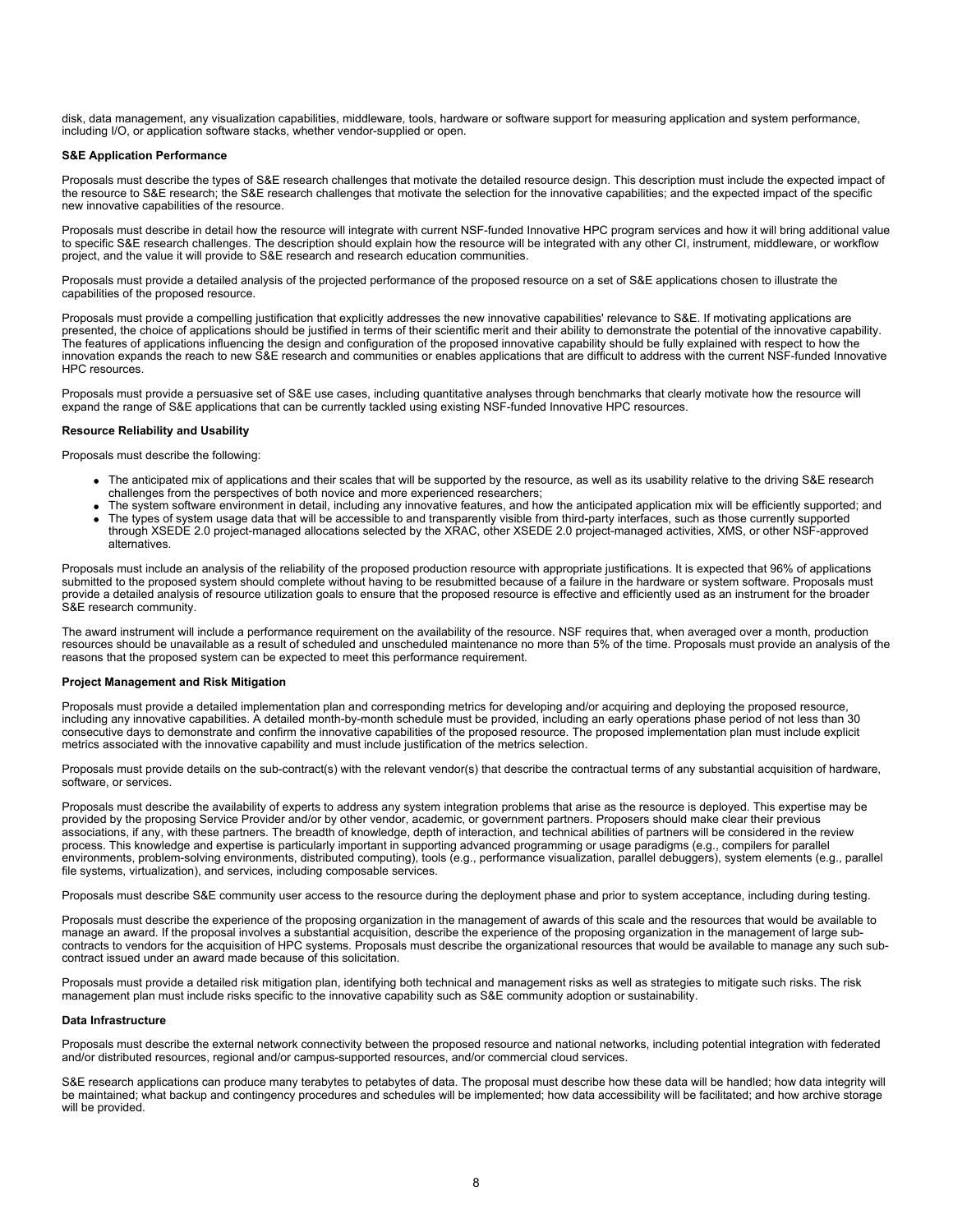### **Security**

Proposals must describe both physical and operational security plans for the proposed resource. Proposals must describe project roles and responsibilities with respect to cybersecurity for the facility as well as how risk will be assessed; what technical safeguards will be in place; what administrative safeguards will be maintained; what physical safeguards are planned; how policies and procedures for cybersecurity will be established and maintained; what the plans are for awareness and training; and what procedures will be in place for notification to NSF, the user community, other CI communities, and appropriate authorities (e.g., local police, the Federal Bureau of Investigation). Proposers must describe how the effectiveness of the proposed cybersecurity program will be evaluated and assessed, and what approach will be taken to implement the cybersecurity plan.

### **Operations Plan**

Proposals must provide a plan for user support that includes a description of the anticipated requirements of the S&E research community; a description of how resources will be allocated; and any other operational details likely to have an impact on user access or usage of the proposed system. The plans should describe the number and anticipated qualifications of the types of personnel that will be involved with the provision of user support as well as user training that will be provided.

Proposals must describe the experience of the proposing organization in operating production systems, including any experience in operating in a physicallydistributed environment. This section must include a description of whether operational support was provided on a 24/7 basis or was provided on a more limited basis; the number and types of users; the types of computation performed; and the nature of the user support provided.

Proposals must include in the operating plans processes for evaluating management performance, determining user needs, and evaluating user satisfaction.

Proposals must describe the qualifications of the Principal Investigator and co-Principal Investigators regarding her or his ability to manage a project of this size and complexity, as well as manage a resource with a potentially large number of external users.

Proposals must provide an analysis of the annual operating costs of the resource for duration of the award, including the cost of providing user support. Detailed operating cost estimates should include any necessary maintenance contracts. Operating cost estimates should also include (if applicable) the cost of power and physical security, the cost of external network connectivity from the location(s) of the system to other CI projects, national networks, including to potentially integrate effectively with federated and/or distributed resources, regional and/or campus-supported resources, and/or commercial cloud services, and costs associated with leasing machine room space, if necessary. An estimate of the costs associated with the number of full-time equivalents (FTEs) necessary to maintain 24/7 operations of the proposed system should be provided as well as an estimate of the costs associated with the number of FTEs necessary to provide effective user support. Services leveraged from other CI projects and/or commercial cloud services must also be described.

A more detailed explanation of the budget for user support and operating costs should be provided in the Supplementary Documents section of the proposal (this should not exceed 5 pages). Information provided will be used to help NSF assess the operating cost-performance attributes of the proposed system.

Any other factors that are anticipated to have an impact on the Total Cost of Ownership of the proposed resource must also be provided.

### **Broader Impacts**

In addition to the instructions provided in PAPPG [Chapter II.C.2,](https://www.nsf.gov/publications/pub_summ.jsp?ods_key=pappg) proposals must describe any complementary and leveraged aspects within the CI ecosystem, with emphasis on other NSF-funded CI projects.

### **Proprietary information**

Proposals containing patentable ideas, trade secrets, and/or privileged or confidential commercial or financial information, disclosure of which may harm the proposer, should be clearly marked where appropriate in the proposal and labeled with the following legend:

"The following is (proprietary or confidential) information that (name of proposing organization) requests not be released to persons outside the U.S. Federal Government, except for purposes of review and evaluation."

Note that proposals submitted to this solicitation will be reviewed by a group of experts that include people who are not U.S. Federal Government personnel.

### **Supplementary Documents**

In addition to other required Supplementary Documents, proposals should include the following as Supplementary Documents:

- Actual or estimated performance benchmark results as described in Section V.A. *Proposal Preparation Instructions*, S&E Application Performance. This section should not be used to continue discussion or analysis of the merits of the Service Provider, vendor or vendors, or system.
- Detailed Projected Operating Costs as described in Section V.A. *Proposal Preparation Instructions*, Operations Plan. This **should not exceed 5 pages.**
- A list of all organizations and companies involved in the project, together with their roles within the project and the levels of funding.
- A plan for user support that includes a description of the anticipated requirements of the S&E research community, a description of how resources will be allocated, and any other operational details likely to have an impact on user access or usage of the proposed system (see Operations Plan above).
- Letters of collaboration from individuals who are described in the Project Description as involved in the project in a senior capacity but who are not members of the lead proposing organization, or from representatives of institutions or organizations collaborating with the lead organization, are allowable, as described in the PAPPG [Chapter II.C.2.d\(iv\)](https://www.nsf.gov/publications/pub_summ.jsp?ods_key=pappg). **Note that letters of support or endorsement should not be included in proposals.**

Any substantial collaboration with individuals not included in the budget should be described in the Facilities, Equipment and Other Resources section of the proposal (see PAPPG [Chapter II.C.2.i](https://www.nsf.gov/publications/pub_summ.jsp?ods_key=pappg)) and documented in a letter of collaboration from each collaborator. Such letters should be provided in the Supplementary Document section of the FastLane Proposal Preparation Module and follow the format instructions specified in PAPPG Chapter II.C.2.j. Collaborative activities that are identified in the budget should follow the instructions in PAPPG Chapter II.D.3.

# <span id="page-8-0"></span>**B. Budgetary Information**

### **Cost Sharing:**

Inclusion of voluntary committed cost sharing is prohibited.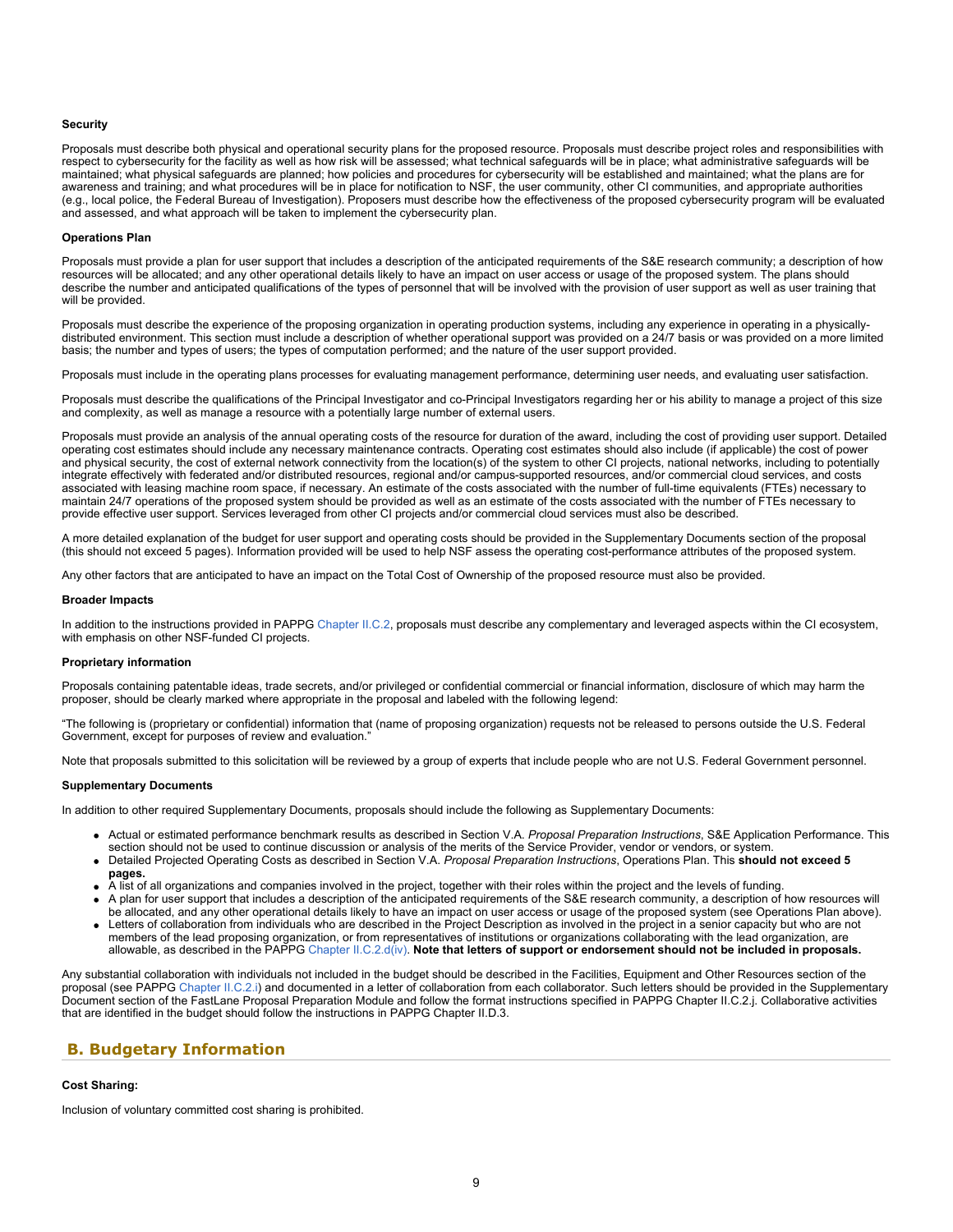#### **Other Budgetary Limitations:**

Each proposal should be for the development phase including any acquisition costs as well as the deployment phase of the project. The proposal amount cannot exceed \$5,000,000 for a single award. Acquisition and deployment of the full system should be finished before the end of September 2022. The number of years that the proposed system will be deployed can vary with the nature of the system. In most cases, it is anticipated to be part of the NSF-funded Innovative HPC program for up to five years.

Each award will support the acquisition and deployment of hardware, software, and associated personnel costs, including acceptance testing. Detailed budgetary information should be provided in the Budget Justification section of the proposal.

Each proposal may be for an acquisition that occurs in one step near the beginning of the award period or for an acquisition that is deployed in phases during the award period.

User support and operating costs of up to 20% of the initial acquisition costs per year, after acceptance of the proposed system, will be provided in a separate supplement to the awarded cooperative agreement. Should the proposed system/service require additional user and operating funds, an additional 5% may be requested along with **very strong justification for the request**. Detailed budgetary information should be provided in the Budget Justification section of the proposal.

### <span id="page-9-0"></span>**C. Due Dates**

**Full Proposal Deadline(s)** (due by 5 p.m. submitter's local time):

December 03, 2020

## <span id="page-9-1"></span>**D. FastLane/Research.gov/Grants.gov Requirements**

### **For Proposals Submitted Via FastLane or Research.gov:**

To prepare and submit a proposal via FastLane, see detailed technical instructions available at: <https://www.fastlane.nsf.gov/a1/newstan.htm>. To prepare and submit a proposal via Research.gov, see detailed technical instructions available at: [https://www.research.gov/research](https://www.research.gov/research-portal/appmanager/base/desktop?_nfpb=true&_pageLabel=research_node_display&_nodePath=/researchGov/Service/Desktop/ProposalPreparationandSubmission.html)[portal/appmanager/base/desktop?](https://www.research.gov/research-portal/appmanager/base/desktop?_nfpb=true&_pageLabel=research_node_display&_nodePath=/researchGov/Service/Desktop/ProposalPreparationandSubmission.html)

[\\_nfpb=true&\\_pageLabel=research\\_node\\_display&\\_nodePath=/researchGov/Service/Desktop/ProposalPreparationandSubmission.html](https://www.research.gov/research-portal/appmanager/base/desktop?_nfpb=true&_pageLabel=research_node_display&_nodePath=/researchGov/Service/Desktop/ProposalPreparationandSubmission.html). For FastLane or Research.gov user support, call the FastLane and Research.gov Help Desk at 1-800-673-6188 or e-mail [fastlane@nsf.gov](mailto:fastlane@nsf.gov) or [rgov@nsf.gov](mailto:rgov@nsf.gov). The FastLane and Research.gov Help Desk answers general technical questions related to the use of the FastLane and Research.gov systems. Specific questions related to this program solicitation should be referred to the NSF program staff contact(s) listed in Section VIII of this funding opportunity.

### **For Proposals Submitted Via Grants.gov:**

Before using Grants.gov for the first time, each organization must register to create an institutional profile. Once registered, the applicant's organization can then apply for any federal grant on the Grants.gov website. Comprehensive information about using Grants.gov is available on the Grants.gov Applicant Resources webpage:<https://www.grants.gov/web/grants/applicants.html>. In addition, the NSF Grants.gov Application Guide (see link in Section V.A) provides instructions regarding the technical preparation of proposals via Grants.gov. For Grants.gov user support, contact the Grants.gov Contact Center at 1-800-518-4726 or by email: [support@grants.gov.](mailto:support@grants.gov) The Grants.gov Contact Center answers general technical questions related to the use of Grants.gov. Specific questions related to this program solicitation should be referred to the NSF program staff contact(s) listed in Section VIII of this solicitation.

*Submitting the Proposal:* Once all documents have been completed, the Authorized Organizational Representative (AOR) must submit the application to Grants.gov and verify the desired funding opportunity and agency to which the application is submitted. The AOR must then sign and submit the application to Grants.gov. The completed application will be transferred to the NSF FastLane system for further processing.

Proposers that submitted via FastLane or Research.gov may use Research.gov to verify the status of their submission to NSF. For proposers that submitted via Grants.gov, until an application has been received and validated by NSF, the Authorized Organizational Representative may check the status of an application on Grants.gov. After proposers have received an e-mail notification from NSF, Research.gov should be used to check the status of an application.

# <span id="page-9-2"></span>**VI. NSF PROPOSAL PROCESSING AND REVIEW PROCEDURES**

Proposals received by NSF are assigned to the appropriate NSF program for acknowledgement and, if they meet NSF requirements, for review. All proposals are carefully reviewed by a scientist, engineer, or educator serving as an NSF Program Officer, and usually by three to ten other persons outside NSF either as *ad hoc* reviewers, panelists, or both, who are experts in the particular fields represented by the proposal. These reviewers are selected by Program Officers charged with oversight of the review process. Proposers are invited to suggest names of persons they believe are especially well qualified to review the proposal and/or persons they would prefer not review the proposal. These suggestions may serve as one source in the reviewer selection process at the Program Officer's discretion. Submission of such names, however, is optional. Care is taken to ensure that reviewers have no conflicts of interest with the proposal. In addition, Program Officers may obtain comments from site visits before recommending final action on proposals. Senior NSF staff further review recommendations for awards. A flowchart that depicts the entire NSF proposal and award process (and associated timeline) is included in PAPPG Exhibit III-1.

A comprehensive description of the Foundation's merit review process is available on the NSF website at: [https://www.nsf.gov/bfa/dias/policy/merit\\_review/](https://www.nsf.gov/bfa/dias/policy/merit_review/).

Proposers should also be aware of core strategies that are essential to the fulfillment of NSF's mission, as articulated in *[Building the Future: Investing in](https://www.nsf.gov/publications/pub_summ.jsp?ods_key=nsf18045) [Discovery and Innovation - NSF Strategic Plan for Fiscal Years \(FY\) 2018 – 2022](https://www.nsf.gov/publications/pub_summ.jsp?ods_key=nsf18045)*. These strategies are integrated in the program planning and implementation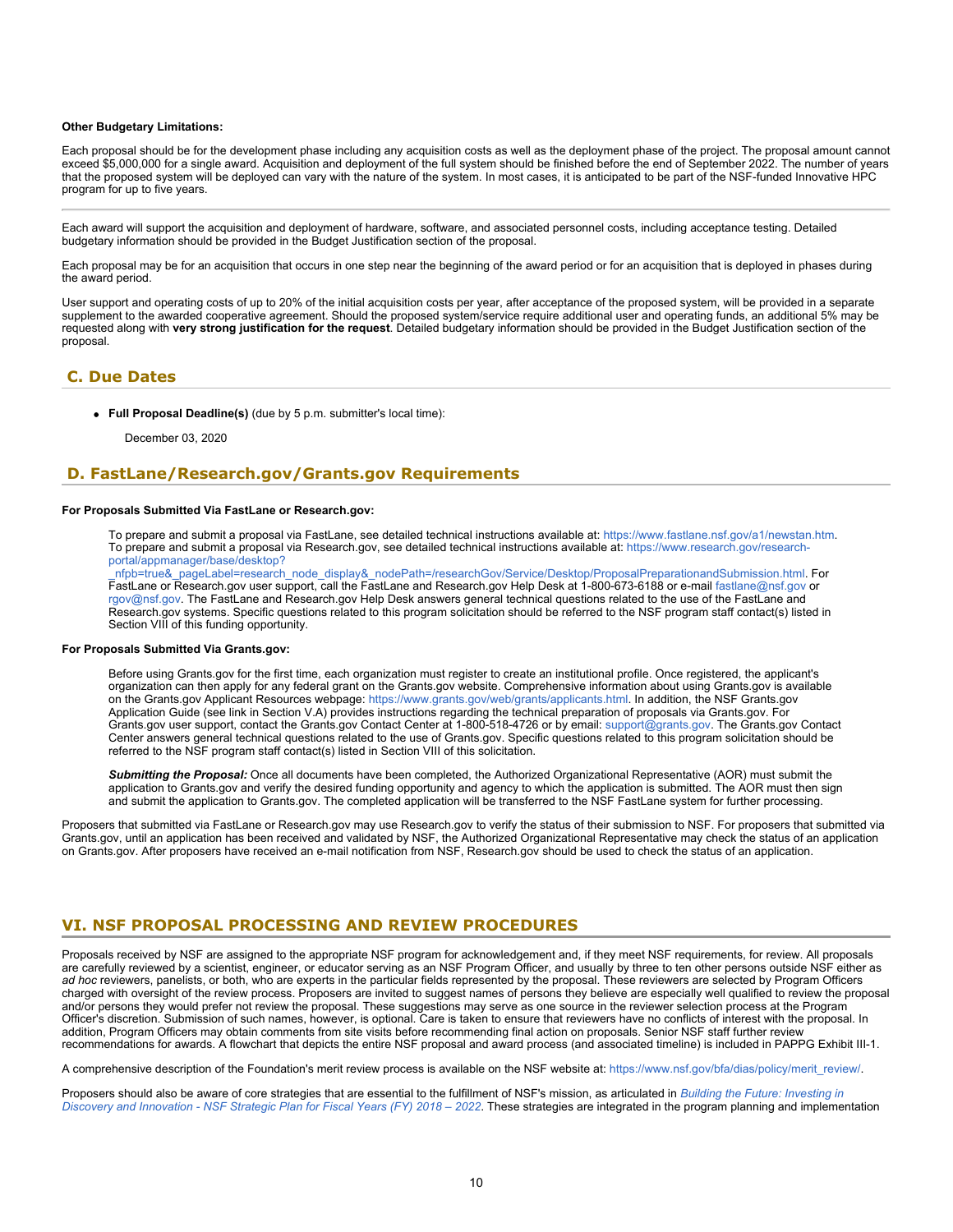process, of which proposal review is one part. NSF's mission is particularly well-implemented through the integration of research and education and broadening participation in NSF programs, projects, and activities.

One of the strategic objectives in support of NSF's mission is to foster integration of research and education through the programs, projects, and activities it supports at academic and research institutions. These institutions must recruit, train, and prepare a diverse STEM workforce to advance the frontiers of science and participate in the U.S. technology-based economy. NSF's contribution to the national innovation ecosystem is to provide cutting-edge research under the guidance of the Nation's most creative scientists and engineers. NSF also supports development of a strong science, technology, engineering, and mathematics (STEM) workforce by investing in building the knowledge that informs improvements in STEM teaching and learning.

NSF's mission calls for the broadening of opportunities and expanding participation of groups, institutions, and geographic regions that are underrepresented in STEM disciplines, which is essential to the health and vitality of science and engineering. NSF is committed to this principle of diversity and deems it central to the programs, projects, and activities it considers and supports.

### <span id="page-10-0"></span>**A. Merit Review Principles and Criteria**

The National Science Foundation strives to invest in a robust and diverse portfolio of projects that creates new knowledge and enables breakthroughs in understanding across all areas of science and engineering research and education. To identify which projects to support, NSF relies on a merit review process that incorporates consideration of both the technical aspects of a proposed project and its potential to contribute more broadly to advancing NSF's mission "to promote the progress of science; to advance the national health, prosperity, and welfare; to secure the national defense; and for other purposes." NSF makes every effort to conduct a fair, competitive, transparent merit review process for the selection of projects.

### **1. Merit Review Principles**

These principles are to be given due diligence by PIs and organizations when preparing proposals and managing projects, by reviewers when reading and evaluating proposals, and by NSF program staff when determining whether or not to recommend proposals for funding and while overseeing awards. Given that NSF is the primary federal agency charged with nurturing and supporting excellence in basic research and education, the following three principles apply:

- All NSF projects should be of the highest quality and have the potential to advance, if not transform, the frontiers of knowledge.
- NSF projects, in the aggregate, should contribute more broadly to achieving societal goals. These "Broader Impacts" may be accomplished through the research itself, through activities that are directly related to specific research projects, or through activities that are supported by, but are complementary to, the project. The project activities may be based on previously established and/or innovative methods and approaches, but in either case must be well justified.
- Meaningful assessment and evaluation of NSF funded projects should be based on appropriate metrics, keeping in mind the likely correlation between the effect of broader impacts and the resources provided to implement projects. If the size of the activity is limited, evaluation of that activity in isolation is not likely to be meaningful. Thus, assessing the effectiveness of these activities may best be done at a higher, more aggregated, level than the individual project.

With respect to the third principle, even if assessment of Broader Impacts outcomes for particular projects is done at an aggregated level, PIs are expected to be accountable for carrying out the activities described in the funded project. Thus, individual projects should include clearly stated goals, specific descriptions of the activities that the PI intends to do, and a plan in place to document the outputs of those activities.

These three merit review principles provide the basis for the merit review criteria, as well as a context within which the users of the criteria can better understand their intent.

### **2. Merit Review Criteria**

All NSF proposals are evaluated through use of the two National Science Board approved merit review criteria. In some instances, however, NSF will employ additional criteria as required to highlight the specific objectives of certain programs and activities.

The two merit review criteria are listed below. **Both** criteria are to be given **full consideration** during the review and decision-making processes; each criterion is necessary but neither, by itself, is sufficient. Therefore, proposers must fully address both criteria. (PAPPG Chapter II.C.2.d(i). contains additional information for use by proposers in development of the Project Description section of the proposal). Reviewers are strongly encouraged to review the criteria, including PAPPG Chapter II.C.2.d(i), prior to the review of a proposal.

When evaluating NSF proposals, reviewers will be asked to consider what the proposers want to do, why they want to do it, how they plan to do it, how they will know if they succeed, and what benefits could accrue if the project is successful. These issues apply both to the technical aspects of the proposal and the way in which the project may make broader contributions. To that end, reviewers will be asked to evaluate all proposals against two criteria:

- **Intellectual Merit:** The Intellectual Merit criterion encompasses the potential to advance knowledge; and
- **Broader Impacts:** The Broader Impacts criterion encompasses the potential to benefit society and contribute to the achievement of specific, desired societal outcomes.

The following elements should be considered in the review for both criteria:

- 1. What is the potential for the proposed activity to
	- a. Advance knowledge and understanding within its own field or across different fields (Intellectual Merit); and
	- b. Benefit society or advance desired societal outcomes (Broader Impacts)?
- 2. To what extent do the proposed activities suggest and explore creative, original, or potentially transformative concepts?
- 3. Is the plan for carrying out the proposed activities well-reasoned, well-organized, and based on a sound rationale? Does the plan incorporate a mechanism to assess success?
- 4. How well qualified is the individual, team, or organization to conduct the proposed activities?
- 5. Are there adequate resources available to the PI (either at the home organization or through collaborations) to carry out the proposed activities?

Broader impacts may be accomplished through the research itself, through the activities that are directly related to specific research projects, or through activities that are supported by, but are complementary to, the project. NSF values the advancement of scientific knowledge and activities that contribute to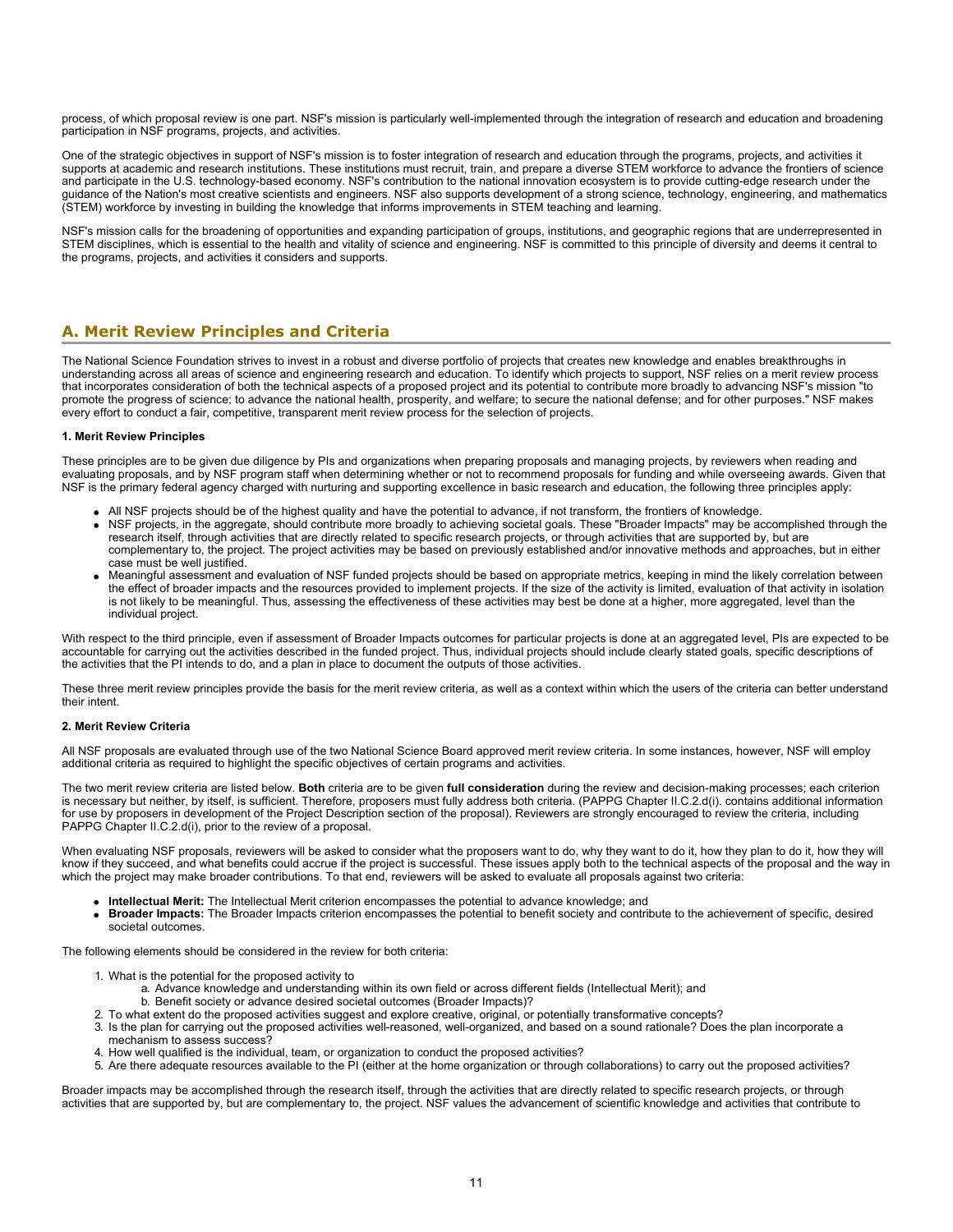achievement of societally relevant outcomes. Such outcomes include, but are not limited to: full participation of women, persons with disabilities, and underrepresented minorities in science, technology, engineering, and mathematics (STEM); improved STEM education and educator development at any level; increased public scientific literacy and public engagement with science and technology; improved well-being of individuals in society; development of a diverse, globally competitive STEM workforce; increased partnerships between academia, industry, and others; improved national security; increased economic competitiveness of the United States; and enhanced infrastructure for research and education.

Proposers are reminded that reviewers will also be asked to review the Data Management Plan and the Postdoctoral Researcher Mentoring Plan, as appropriate.

### **Additional Solicitation Specific Review Criteria**

Reviewers will be asked to assess the adequacy of the descriptions provided in the required sections of the Project Description (these are described in Section V.A. *Proposal Preparation Instructions* above):

- Intellectual Merit:
	- Resource Specification;
	- S&E Application Performance;
	- Resource Reliability and Usability;
	- Project Management and Risk Mitigation;  $\bullet$
	- Data Infrastructure;
	- Security;  $\bullet$
	- Operations Plan; and
- Broader Impacts.

# <span id="page-11-0"></span>**B. Review and Selection Process**

Proposals submitted in response to this program solicitation will be reviewed by Ad hoc Review and/or Panel Review.

Reviewers will be asked to evaluate proposals using two National Science Board approved merit review criteria and, if applicable, additional program specific criteria. A summary rating and accompanying narrative will generally be completed and submitted by each reviewer and/or panel. The Program Officer assigned to manage the proposal's review will consider the advice of reviewers and will formulate a recommendation.

After scientific, technical and programmatic review and consideration of appropriate factors, the NSF Program Officer recommends to the cognizant Division Director whether the proposal should be declined or recommended for award. NSF strives to be able to tell applicants whether their proposals have been declined or recommended for funding within six months. Large or particularly complex proposals or proposals from new awardees may require additional review and processing time. The time interval begins on the deadline or target date, or receipt date, whichever is later. The interval ends when the Division Director acts upon the Program Officer's recommendation.

After programmatic approval has been obtained, the proposals recommended for funding will be forwarded to the Division of Grants and Agreements for review of business, financial, and policy implications. After an administrative review has occurred, Grants and Agreements Officers perform the processing and issuance of a grant or other agreement. Proposers are cautioned that only a Grants and Agreements Officer may make commitments, obligations or awards on behalf of NSF or authorize the expenditure of funds. No commitment on the part of NSF should be inferred from technical or budgetary discussions with a NSF Program Officer. A Principal Investigator or organization that makes financial or personnel commitments in the absence of a grant or cooperative agreement signed by the NSF Grants and Agreements Officer does so at their own risk.

Once an award or declination decision has been made, Principal Investigators are provided feedback about their proposals. In all cases, reviews are treated as confidential documents. Verbatim copies of reviews, excluding the names of the reviewers or any reviewer-identifying information, are sent to the Principal Investigator/Project Director by the Program Officer. In addition, the proposer will receive an explanation of the decision to award or decline funding.

# <span id="page-11-1"></span>**VII. AWARD ADMINISTRATION INFORMATION**

# <span id="page-11-2"></span>**A. Notification of the Award**

Notification of the award is made to *the submitting organization* by a Grants Officer in the Division of Grants and Agreements. Organizations whose proposals are declined will be advised as promptly as possible by the cognizant NSF Program administering the program. Verbatim copies of reviews, not including the identity of the reviewer, will be provided automatically to the Principal Investigator. (See Section VI.B. for additional information on the review process.)

# <span id="page-11-3"></span>**B. Award Conditions**

An NSF award consists of: (1) the award notice, which includes any special provisions applicable to the award and any numbered amendments thereto; (2) the budget, which indicates the amounts, by categories of expense, on which NSF has based its support (or otherwise communicates any specific approvals or disapprovals of proposed expenditures); (3) the proposal referenced in the award notice; (4) the applicable award conditions, such as Grant General Conditions (GC-1)\*; or Research Terms and Conditions\* and (5) any announcement or other NSF issuance that may be incorporated by reference in the award notice. Cooperative agreements also are administered in accordance with NSF Cooperative Agreement Financial and Administrative Terms and Conditions (CA-FATC) and the applicable Programmatic Terms and Conditions. NSF awards are electronically signed by an NSF Grants and Agreements Officer and transmitted electronically to the organization via e-mail.

\*These documents may be accessed electronically on NSF's Website at [https://www.nsf.gov/awards/managing/award\\_conditions.jsp?org=NSF](https://www.nsf.gov/awards/managing/award_conditions.jsp?org=NSF). Paper copies may be obtained from the NSF Publications Clearinghouse, telephone (703) 292-8134 or by e-mail from [nsfpubs@nsf.gov.](mailto:nsfpubs@nsf.gov)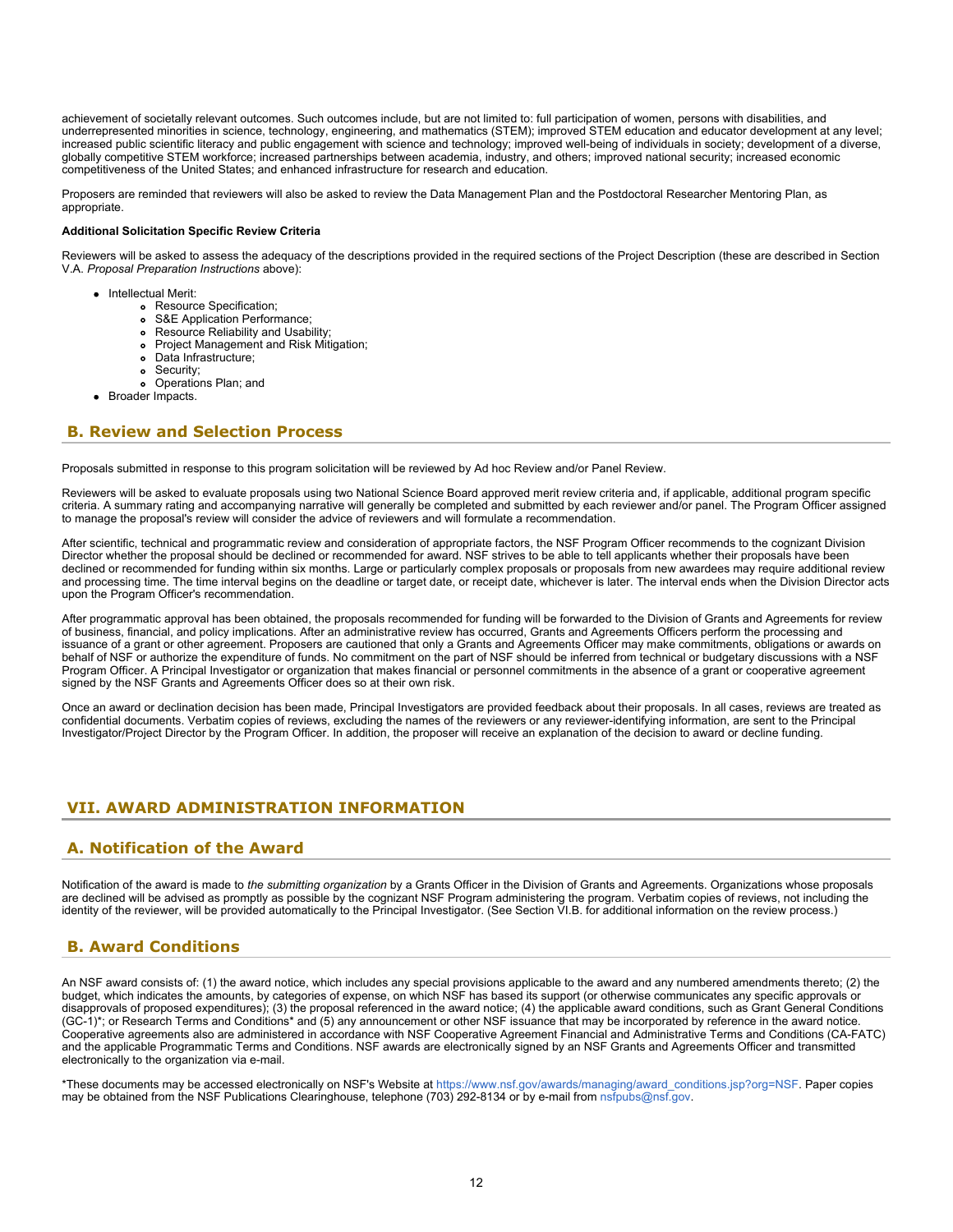More comprehensive information on NSF Award Conditions and other important information on the administration of NSF awards is contained in the NSF *Proposal & Award Policies & Procedures Guide* (PAPPG) Chapter VII, available electronically on the NSF Website at [https://www.nsf.gov/publications/pub\\_summ.jsp?ods\\_key=pappg.](https://www.nsf.gov/publications/pub_summ.jsp?ods_key=pappg)

### **Special Award Conditions:**

Awards made as a result of this competition will include performance requirements and metrics for the proposed systems. If appropriate, an awardee will include terms and conditions in any subcontract agreement to address schedule and performance expectations and the impact of delays in delivery.

# <span id="page-12-0"></span>**C. Reporting Requirements**

For all multi-year grants (including both standard and continuing grants), the Principal Investigator must submit an annual project report to the cognizant Program Officer no later than 90 days prior to the end of the current budget period. (Some programs or awards require submission of more frequent project reports). No later than 120 days following expiration of a grant, the PI also is required to submit a final project report, and a project outcomes report for the general public.

Failure to provide the required annual or final project reports, or the project outcomes report, will delay NSF review and processing of any future funding increments as well as any pending proposals for all identified PIs and co-PIs on a given award. PIs should examine the formats of the required reports in advance to assure availability of required data.

PIs are required to use NSF's electronic project-reporting system, available through Research.gov, for preparation and submission of annual and final project reports. Such reports provide information on accomplishments, project participants (individual and organizational), publications, and other specific products and impacts of the project. Submission of the report via Research.gov constitutes certification by the PI that the contents of the report are accurate and complete. The project outcomes report also must be prepared and submitted using Research.gov. This report serves as a brief summary, prepared specifically for the public, of the nature and outcomes of the project. This report will be posted on the NSF website exactly as it is submitted by the PI.

More comprehensive information on NSF Reporting Requirements and other important information on the administration of NSF awards is contained in the *NSF Proposal & Award Policies & Procedures Guide* (PAPPG) Chapter VII, available electronically on the NSF Website at https://www.nsf.gov/publications/pub\_summ.jsp?ods\_key=pappg

Additional reporting requirements apply, will be negotiated with the Service Provider prior to award, and will be incorporated into the special terms and conditions of the award.

## <span id="page-12-1"></span>**VIII. AGENCY CONTACTS**

*Please note that the program contact information is current at the time of publishing. See program website for any updates to the points of contact.*

General inquiries regarding this program should be made to:

- Robert Chadduck, Program Director, CISE/OAC, telephone: (703) 292-8970, email: [rchadduc@nsf.gov](mailto:rchadduc@nsf.gov)
- Alejandro Suarez, Associate Program Director, CISE/OAC, telephone: (703) 292-7092, email: [alsuarez@nsf.gov](mailto:alsuarez@nsf.gov)
- Edward Walker, Program Director, CISE/OAC, telephone: (703) 292-4863, email: [edwalker@nsf.gov](mailto:edwalker@nsf.gov)

For questions related to the use of FastLane or Research.gov, contact:

FastLane and Research.gov Help Desk: 1-800-673-6188

FastLane Help Desk e-mail: [fastlane@nsf.gov](mailto:fastlane@nsf.gov).

Research.gov Help Desk e-mail: [rgov@nsf.gov](mailto:rgov@nsf.gov)

For questions relating to Grants.gov contact:

Grants.gov Contact Center: If the Authorized Organizational Representatives (AOR) has not received a confirmation message from Grants.gov within 48 hours of submission of application, please contact via telephone: 1-800-518-4726; e-mail: [support@grants.gov](mailto:support@grants.gov).

# <span id="page-12-2"></span>**IX. OTHER INFORMATION**

The NSF website provides the most comprehensive source of information on NSF Directorates (including contact information), programs and funding opportunities. Use of this website by potential proposers is strongly encouraged. In addition, "NSF Update" is an information-delivery system designed to keep potential proposers and other interested parties apprised of new NSF funding opportunities and publications, important changes in proposal and award policies and procedures, and upcoming NSF [Grants Conferences](https://www.nsf.gov/bfa/dias/policy/outreach.jsp). Subscribers are informed through e-mail or the user's Web browser each time new publications are issued that match their identified interests. "NSF Update" also is available on [NSF's website](https://www.nsf.gov/cgi-bin/goodbye?https://public.govdelivery.com/accounts/USNSF/subscriber/new?topic_id=USNSF_179).

Grants.gov provides an additional electronic capability to search for Federal government-wide grant opportunities. NSF funding opportunities may be accessed via this mechanism. Further information on Grants.gov may be obtained at [https://www.grants.gov](https://www.grants.gov/).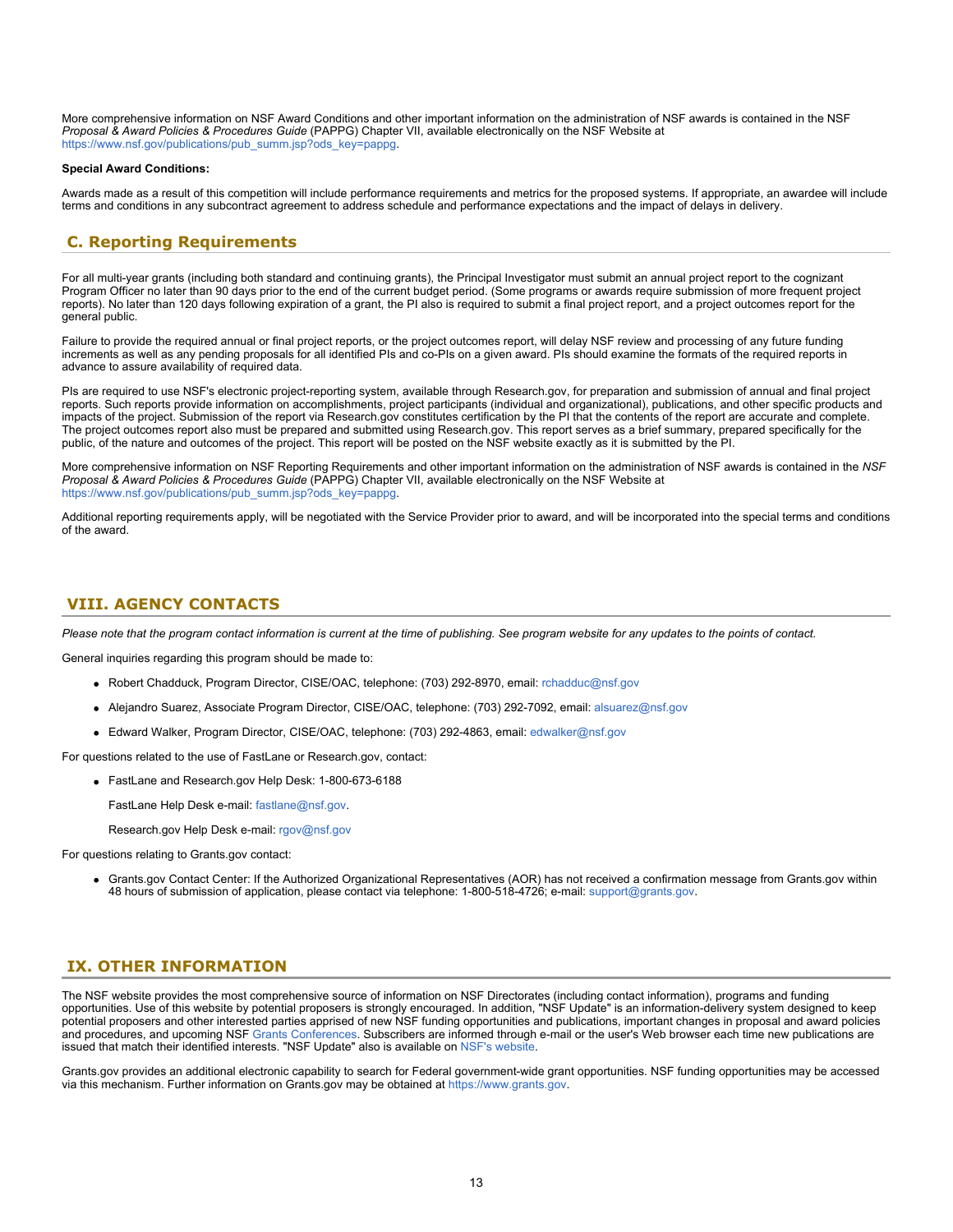# **ABOUT THE NATIONAL SCIENCE FOUNDATION**

The National Science Foundation (NSF) is an independent Federal agency created by the National Science Foundation Act of 1950, as amended (42 USC 1861-75). The Act states the purpose of the NSF is "to promote the progress of science; [and] to advance the national health, prosperity, and welfare by supporting research and education in all fields of science and engineering."

NSF funds research and education in most fields of science and engineering. It does this through grants and cooperative agreements to more than 2,000 colleges, universities, K-12 school systems, businesses, informal science organizations and other research organizations throughout the US. The Foundation accounts for about one-fourth of Federal support to academic institutions for basic research.

NSF receives approximately 55,000 proposals each year for research, education and training projects, of which approximately 11,000 are funded. In addition, the Foundation receives several thousand applications for graduate and postdoctoral fellowships. The agency operates no laboratories itself but does support National Research Centers, user facilities, certain oceanographic vessels and Arctic and Antarctic research stations. The Foundation also supports cooperative research between universities and industry, US participation in international scientific and engineering efforts, and educational activities at every academic level.

*Facilitation Awards for Scientists and Engineers with Disabilities* (FASED) provide funding for special assistance or equipment to enable persons with disabilities to work on NSF-supported projects. See the *NSF Proposal & Award Policies & Procedures Guide* Chapter II.E.6 for instructions regarding preparation of these types of proposals.

The National Science Foundation has Telephonic Device for the Deaf (TDD) and Federal Information Relay Service (FIRS) capabilities that enable individuals with hearing impairments to communicate with the Foundation about NSF programs, employment or general information. TDD may be accessed at (703) 292- 5090 and (800) 281-8749, FIRS at (800) 877-8339.

The National Science Foundation Information Center may be reached at (703) 292-5111.

The National Science Foundation promotes and advances scientific progress in the United States by competitively awarding grants and cooperative agreements for research and education in the sciences, mathematics, and engineering.

To get the latest information about program deadlines, to download copies of NSF publications, and to access abstracts of awards, visit the NSF Website at [https://www.nsf.gov](https://www.nsf.gov/)

| • Location:                                            | 2415 Eisenhower Avenue, Alexandria, VA 22314 |
|--------------------------------------------------------|----------------------------------------------|
| • For General Information<br>(NSF Information Center): | (703) 292-5111                               |
| • TDD (for the hearing-impaired):                      | (703) 292-5090                               |
| • To Order Publications or Forms:                      |                                              |
| Send an e-mail to:                                     | nsfpubs@nsf.gov                              |
| or telephone:                                          | (703) 292-8569                               |
| • To Locate NSF Employees:                             | (703) 292-5111                               |

# **PRIVACY ACT AND PUBLIC BURDEN STATEMENTS**

The information requested on proposal forms and project reports is solicited under the authority of the National Science Foundation Act of 1950, as amended. The information on proposal forms will be used in connection with the selection of qualified proposals; and project reports submitted by awardees will be used for program evaluation and reporting within the Executive Branch and to Congress. The information requested may be disclosed to qualified reviewers and staff assistants as part of the proposal review process; to proposer institutions/grantees to provide or obtain data regarding the proposal review process, award decisions, or the administration of awards; to government contractors, experts, volunteers and researchers and educators as necessary to complete assigned work; to other government agencies or other entities needing information regarding applicants or nominees as part of a joint application review process, or in order to coordinate programs or policy; and to another Federal agency, court, or party in a court or Federal administrative proceeding if the government is a party. Information about Principal Investigators may be added to the Reviewer file and used to select potential candidates to serve as peer reviewers or advisory committee members. See [System of Record Notices](https://www.nsf.gov/privacy/), NSF-50, "Principal Investigator/Proposal File and Associated Records," and NSF-51, "Reviewer/Proposal File and Associated Records." Submission of the information is voluntary. Failure to provide full and complete information, however, may reduce the possibility of receiving an award.

An agency may not conduct or sponsor, and a person is not required to respond to, an information collection unless it displays a valid Office of Management and Budget (OMB) control number. The OMB control number for this collection is 3145-0058. Public reporting burden for this collection of information is estimated to average 120 hours per response, including the time for reviewing instructions. Send comments regarding the burden estimate and any other aspect of this collection of information, including suggestions for reducing this burden, to:

Suzanne H. Plimpton Reports Clearance Officer Office of the General Counsel